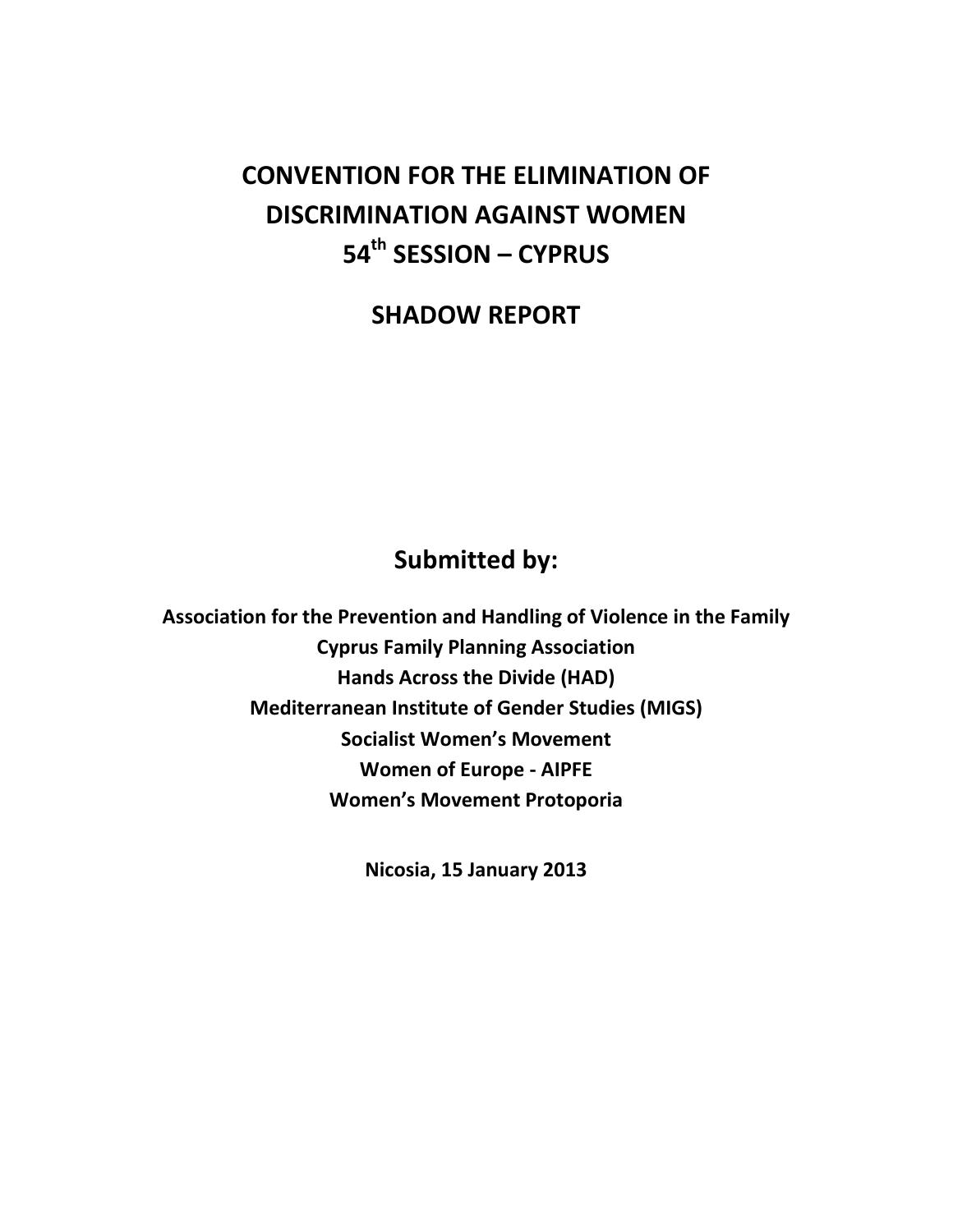### **TABLE OF CONTENTS**

| <b>ARTICLE 1: INTERPRETATION OF DISCRIMINATION</b>                             | 3  |
|--------------------------------------------------------------------------------|----|
| <b>ARTICLE 2: ELIMINATION OF LEGAL AND REAL DISCRIMINATION</b>                 | 3  |
| <b>ARTICLE 3: NATIONAL MACHINERY FOR WOMEN'S RIGHTS</b>                        | 6  |
| <b>ARTICLE 4: SPECIAL TEMPORARY MEASURES - POSITIVE-ACTION PROGRAMMES</b>      | 8  |
| <b>ARTICLE 5: CHANGES IN SOCIAL ATTITUDES - VIOLENCE AGAINST WOMEN</b>         | 8  |
| <b>ARTICLE 6: TRAFFICKING IN WOMEN, EXPLOITATION AND PROSTITUTION OF WOMEN</b> | 12 |
| <b>ARTICLE 7: POLITICAL AND PUBLIC LIFE</b>                                    | 14 |
| <b>ARTICLE 8: REPRESENTATION AT THE INTERNATIONAL LEVEL</b>                    | 15 |
| <b>ARTICLE 10: EDUCATION</b>                                                   | 16 |
| <b>ARTICLE 11: EMPLOYMENT</b>                                                  | 18 |
| <b>ARTICLE 12: HEALTH AND HIV/AIDS</b>                                         | 21 |
| <b>ARTICLE 13: ECONOMIC AND SOCIAL LIFE</b>                                    | 23 |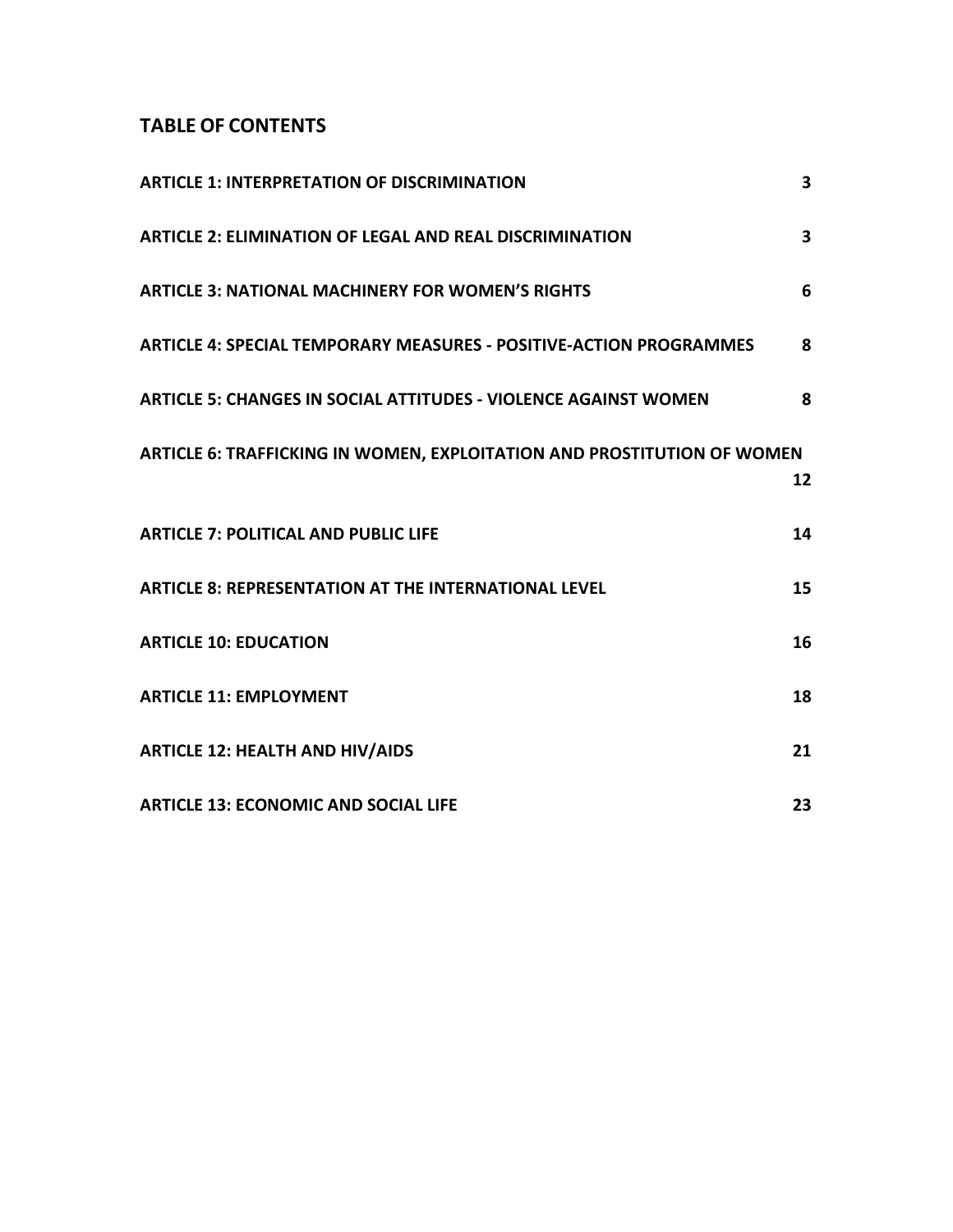## **Article 1: Interpretation of Discrimination**

It is considered that the Constitution and Cyprus legislative framework adequately covers direct and indirect discrimination and extends to acts of discrimination by public and private actors, in line with Article 1 of the Convention.

## **Article 2: Elimination of Legal and Real Discrimination**

**Cyprus does not have a long tradition of, or commitment to, gender equality.** Rather, gender policy is largely influenced by EU directives and Conventions for the promotion of gender equality such as the CEDAW and the Beijing Platform for Action. This lack of 'gender politics' can be attributed to a great degree to the identification of politics in Cyprus with the "National Problem" (the Turkish invasion and the de facto division of the island since 1974 between Turkish Cypriot north and Greek Cypriot south). The dominance of the national issue in the political agenda has also contributed to an environment that is not conducive to human rights activism, and thus the women's movement in Cyprus is weak and suffers from lack of funding and expertise.

Thus, mostly due to Cyprus's harmonization with the EU aquis communitaire, but also to bring legislation in line with relevant international instruments, an impressive number of legislative measures relating to gender equality have been passed including the Equal Treatment of Men and Women in Employment and Vocational Training Law, 2002, the Equal Pay Between Men and Women for the Same Work or for Work of Equal Value Law, 2002 the Maternity Protection (Amendment) Law, 2002, the Parental Leave and Leave on Grounds of Force Majeure Law, 2002, and The Equal Treatment of Men and Women in Professional Social Insurance Schemes Law, 2002 among others. Furthermore, all National Development Plans since 1979 have declared as part of their objectives the improvement of women in economic activity and society and the combating of discrimination against women.

Despite Cyprus's legislative framework on equality between women and men, **the fulfillment of women's rights requires more than the removal of formal barriers and there remain political, socio-economic, and cultural barriers to the advancement of women in Cyprus**. The most important barriers for the purposes of the incorporation of gender mainstreaming in policy processes are political. As mentioned above, Cyprus does not have a long history of gender equality and there is no broad political agreement on gender equality policy. There is a lack of gender balance in almost all walks of life and thus masculine models throughout decisionmaking in all social and political structures and processes including government and political parties, parliament, judiciary, economy, and mass media as well as weak implementation and monitoring mechanisms.

So although on paper Cyprus' gender policies seem relatively good, little [and often nothing] is done to actively promote/implement these policies and generate awareness such as disseminate information to citizens relating to this new legislation or provide information and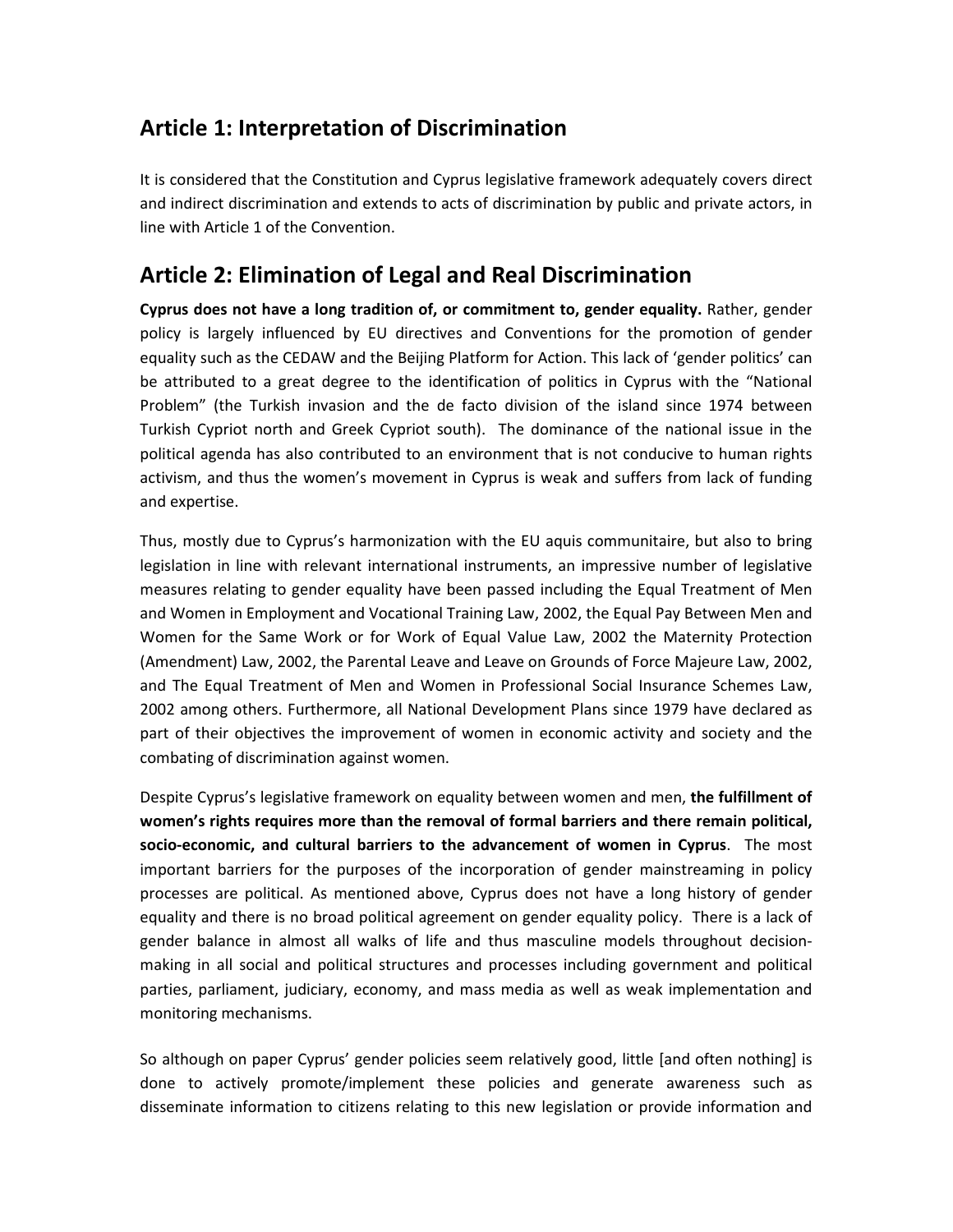training to employers, policy makers, and decision makers to effectively implement these measures. So the problem we are identifying relates here and in the points that follow most often to implementation rather than the drafting of legislation.

G**ender mainstreaming in Cyprus is neither fully understood nor implemented at any level**. Gender issues continue to be treated as 'women's issues', i.e. issues related to women only, and not as issues relating to society as a whole. A number of National Action Plans have been adopted foreseeing concrete actions to address various gender equality issues such as employment, family violence, trafficking in human beings, poverty and social exclusion, integration of third-country nationals and so on. However, these are not accompanied by the **sufficient political will and sufficient resources for their full and effective implementation**. More importantly, **gender analysis and gender mainstreaming are lacking** in all these policy documents despite the inclusion of gender-disaggregated data (particularly with reference to employment, violence, and poverty and social exclusion) and, in some cases, stated gender equality policy priorities.

The adoption of the National Action Plan for Equality between Men and Women was undoubtedly one of the most important political developments on gender equality in Cyprus. For the first time, at the initiative of the National Machinery for Women's Rights (NMWR) of the Ministry of Justice and Public Order, all stakeholders, including women's organizations and NGOs, worked together to develop a policy framework and adopt a strategy with specific targets and actions to promote the rights of women and gender equality. As a result, some important steps have been taken for the promotion of equality of women and men in recent years and a large number of actions have been implemented in all areas. However, according to a mid-term evaluation of the NAP carried out by the Mediterranean Institute of Gender Studies (MIGS), **most progress seen in the field of promotion of women in the labour market and combating violence against women (mainly domestic violence)** as these two issues have generally received more political and financial support. Unfortunately, due to the lack of political will and corresponding lack of resources mentioned above, there has not been any significant progress in other areas, particularly those that directly affect attitudes and perceptions towards equality between women and men such as education, media, and the representation of women in decision-making.

Despite the above, some small yet important developments for the incorporation of gender mainstreaming in policy formulation are the development of gender-disaggregated statistics and more systematic data collection and in all areas, with the Cyprus Statistical Service playing a leading role in this effort. Despite this, **it is unclear how this data actually informs policy formulation**. Research has also been developed on gender equality issues by academic institutions, NGOs, and women's organisations, and the NMWR has actively supported these efforts. Again, it is not clear how this knowledge feeds into gender equality policy, if at all.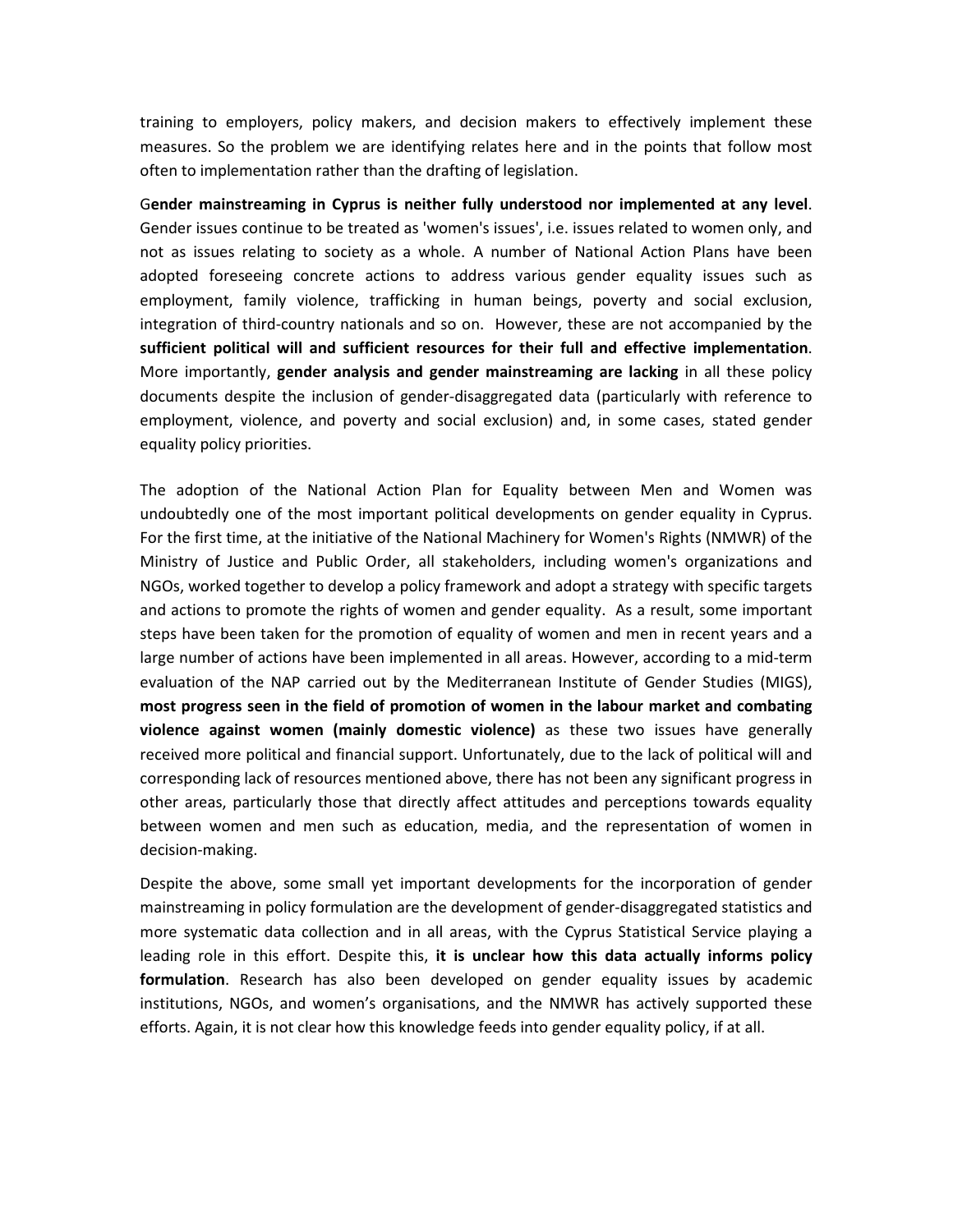#### *Institutional Mechanisms for the Advancement of Women's Rights*

In relation to institutional mechanisms for the advancement of women's rights, a range of bodies/structures exist in the public sector, according to their specific sphere of competence. However, it is important to stress that **in the absence of national policy on gender equality**, such bodies work in a fragmented manner and with little if any coordination/communication among them. The development of a holistic and integrated gender policy in Cyprus which would provide the necessary impetus and direction that is currently lacking in the implementation of gender equality policy in each individual ministry and government department, but also within the public administration as a whole in Cyprus. At the moment each ministry and municipality, and often services within such bodies, implement gender equality initiatives with little if any consultation or coordination. This has resulted in a large 'catalogue' of initiatives and actions without any policy dialogue and/or deliberation and often with no involvement of women's organisations and NGOs. It is often unclear what the objectives of the policy initiatives or actions are, what their connection to gender equality is, and there is rarely any follow-up or evaluation.

According to the government report, a study was carried out by the Technical Committee on Gender Equality to explore the possibility of merging the existing gender equality bodies with a view to create a unified body on gender equality. The authors of this report question both the methodology used in the study as well as the outcomes themselves. That is, what were the objectives of the study? What was the methodology followed? How were the outcomes, as described in the *replies of Cyprus to the list of issues CEDAW/C/CYP/Q/6-7/Add.1,* generated?

A very positive step for the advancement of gender equality in the political agenda was the establishment of the Parliamentary Committee on Equal Opportunities between Men and Women by decision of the Selection Committee of the House of Representatives (after the parliamentary elections of May 2006). Among the objectives of the committee was the monitoring of government policy and action on the promotion of women's rights and gender equality. More specifically, it monitored and supported the implementation of the NAPGE (2007-2013), the NMWR and the efforts of governmental and non-governmental organizations which promote gender equality. This is done through its legislation work, as well as the exercise of parliamentary control on relevant issues. The establishment and work of the Committee not only strengthened political discourse on gender equality, it also served to make the public sector accountable in relation to the implementation of the NAPGE. The Committee also helped make public the actions of governmental and non-governmental organizations by giving access to the media to committee discussions.

Despite the above, following the parliamentary elections of 2011, whereby the number of women elected fell from 14% to 10%, **the dissolution of the Committee on Equal Opportunities between Men and Women was recommended**. Following the lobbying efforts of a number of women MPs however, the Committee rather being dissolved completely was merged with that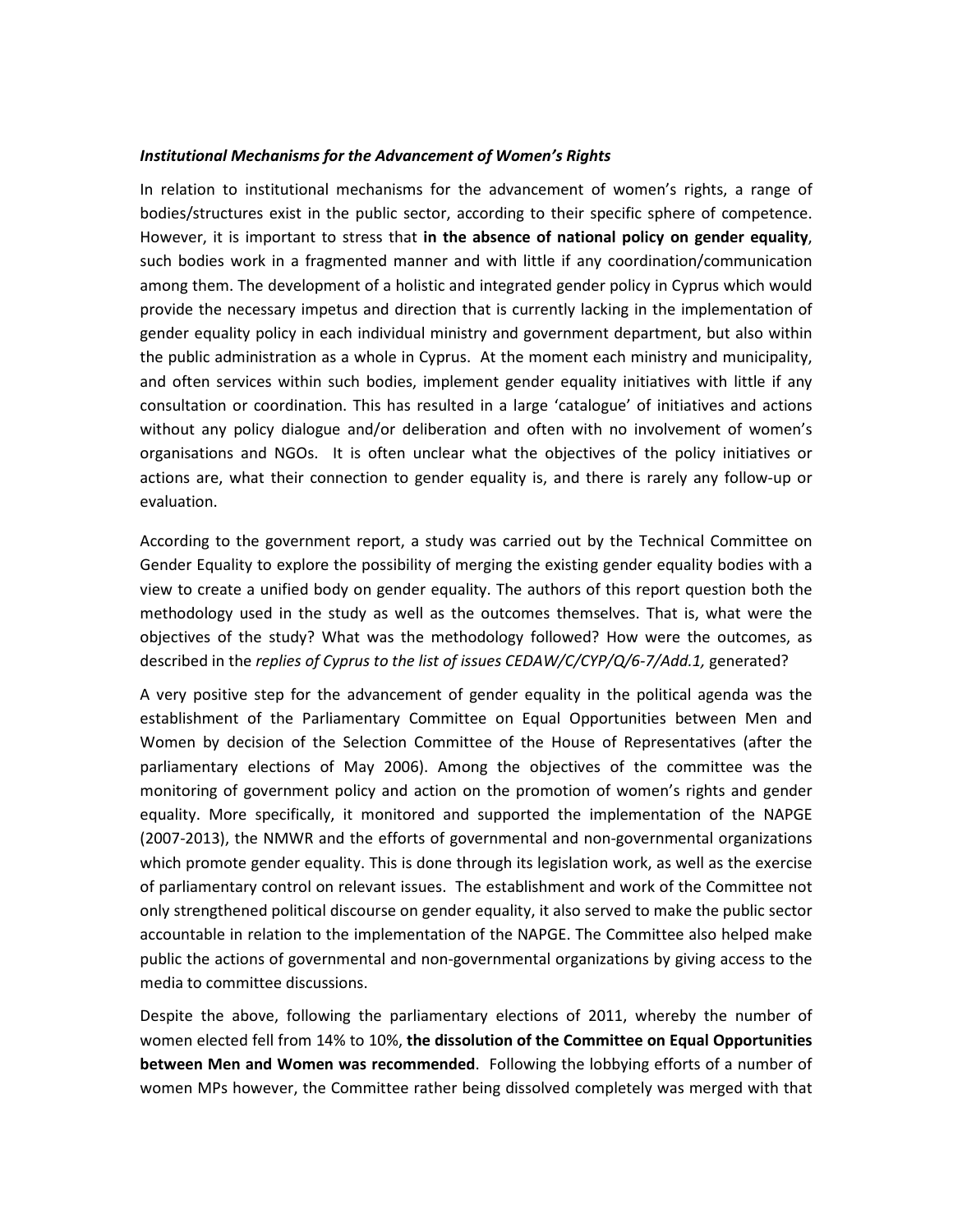on Human Rights. This has resulted not only a loss of visibility and focus for gender equality issues but the institutional safeguard for women's rights and gender equality has been reduced significantly.

The above can be considered as symptomatic of the general erosion of gender equality institutional mechanisms in recent years. **Austerity has been used as an excuse for either drastically reducing funding or not increasing funding of the various bodies/structures put in place promoting gender equality in the public sector**. For example, the National Machinery for Women's Rights continues to be understaffed and underfunded. Furthermore, the NMWR budget for the funding of gender equality activities by women's organizations and NGOs has been drastically reduced. It is also currently unclear whether there will by any financial support for gender equality projects for 2013. Similarly, although the responsibilities of the Ombudsman / Anti-Discrimination Body and Equality Authority have expanded systematically, most recently with the National Institution for the Protection of Human Rights (NIPHR), this has not been accompanied with additional human and financial resources. Funding for the operation and activity of other committees such as the Advisory Committee for the Prevention and Combating of Violence in the Family have also been reduced both limiting their scope for action and ability to carry out their mandates. **Cuts in funding for gender equality bodies and projects indicate that supportive policies and funding from the national government have been linked to the down turn economic cycle**.

#### *Recommendations:*

- *The Government to develop of a holistic and integrated gender policy in Cyprus;*
- *The Government should reconsider the establishment of a unified governmental body on gender equality, with the allocation of adequate human and financial resources. Such a body should have executive powers and a clear mandate for the promotion of women's rights and gender equality policy in Cyprus;*
- *The Government should ensure NGOs working at the forefront of tackling discrimination against women are adequately supported and sustained;*
- *The reinstatement of the House Committee for Equal Opportunities between Women and Men.*

### **Article 3: National Machinery for Women's Rights**

No steps have been taken to strengthen the NMWR in line with the Committee's concluding comments of 2006. While the budget of the national machinery for the advancement of women increased in the years 2006-2009, **in 2010 and 2011 the budget was cut by at least 50%**. More precisely, the budget was reduced from 980.000 Euros in 2008 to 435.000 Euros in 2010 and 450.000 Euros in 2012. However although the budget remained stable from 2010 – 2012, the drastic cut in funding from 2008-2010 was never fully justified. **It is expected, in light of the implementation of stringent austerity measures in late 2012 that the budget for 2013 will be reduced substantially. In fact, it is unclear whether there will by any financial support for**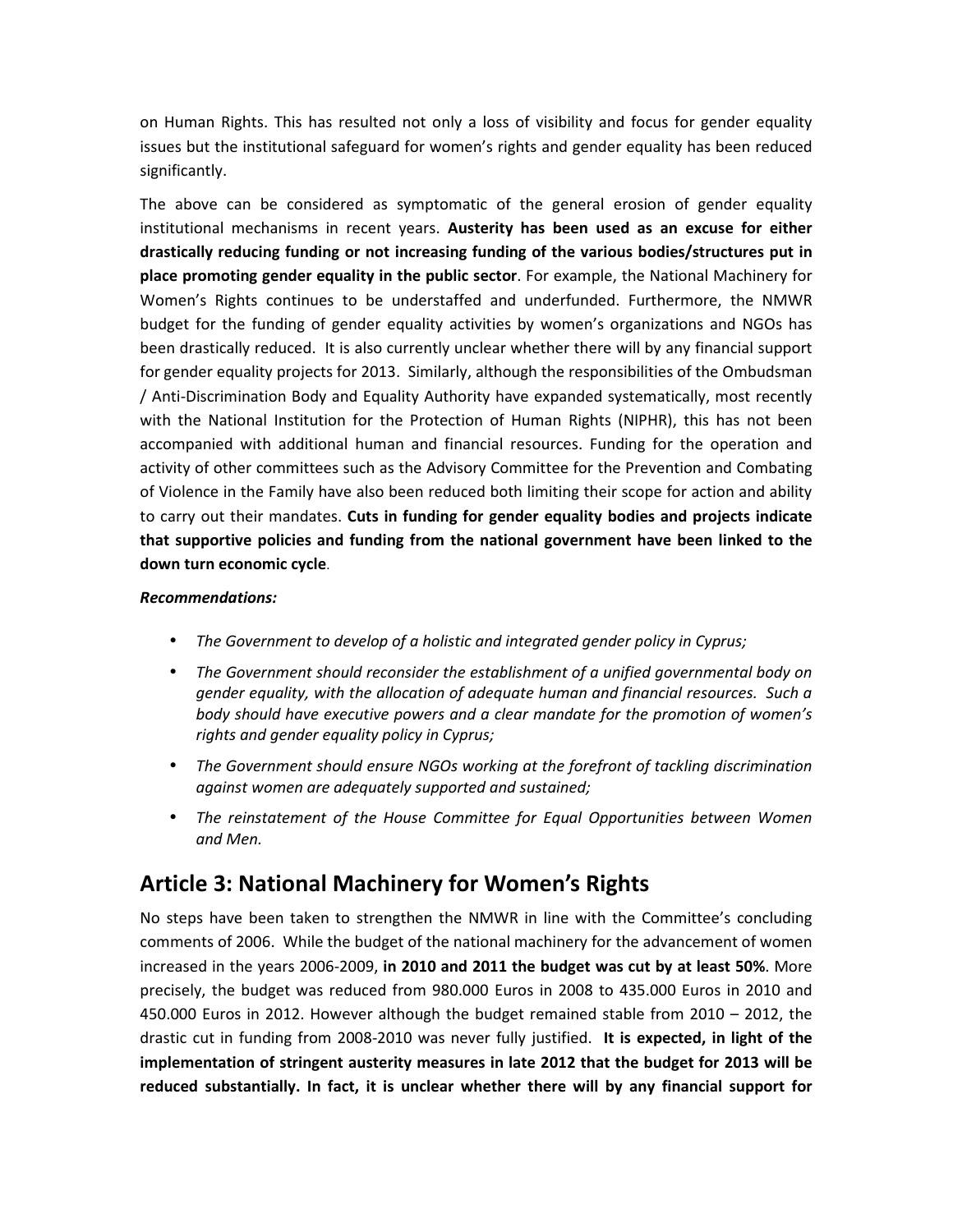**gender equality projects for 2013.** One of the limitations of the NMWRs is that it is not active in raising funds from the European Commission or other funders for the implementation of projects, and limits itself to its core budget provided state.

In terms of human resources, **the general secretariat of the NMWR consists of only three professionals**, two of whom do not have any specific expertise in gender equality and provide only administrative support. Thus, the team is often assisted by external experts to cope with the increasing workload and in order to provide specific expertise. **The need to seek external expertise also increases the financial burden of the NMWR.** The council of the NMWRs consists of 19 women's organizations, most of which are departments of, or otherwise linked to political parties and labour unions. The members of the NMWR consist of more than 60 organizations of which not all deal specifically with women's rights. The president of the NMWR is the Minister of Justice and Public Order and the Secretariat is staffed by civil servants. **It is evident that the very organizational structure of the NMWR creates a conflict of interest since the president of the council and the secretariat cannot in any way represent the women movement due to their very different agendas.**

Although the budget of the NMWR was substantially cut during the period under review it continued to fund projects and activities implemented by the civil society. However, **projects funded by the NMWR have been poorly publicized and their results poorly disseminated** due to the non existence of a strategic action on visibility of the Machinery and its work. For example, the English version of the link to the Gender Equality Unit and the NMWR webpages has never functioned. Furthermore, it is not clear how such research has been utilized to inform policy formulation and implementation. This lack of communication and dissemination of information does not contribute towards raising awareness to the public on issues affecting women in Cyprus, nor does it encourage further scientific research on gender issues demonstrating precisely that women's rights are not a priority. The training programmes/conferences/seminars organized by the NMWR are few and far between and no systematic campaign of action has been undertaken on any issue since the Parliamentary elections of 2006.

Lastly, although a number of sub committees have been created under the NMWR, of which the members are those under the national committee of the NMWRs, their scope for action and impact is very limited, with the exception of sporadic seminars and events, either due to **lack of funding and expertise or lack of sufficient political backing**.

#### *Recommendations:*

- *The Government should strengthen the National Machinery for Women's Rights with financial and human resources with expertise in gender equality and women's rights.*
- *The mandate of the National Machinery for Women's Rights should radically change in order to have more powers and not only advisory role. To succeed in this it is also important that the organizational structure of the NMWRs should change and be more independent.*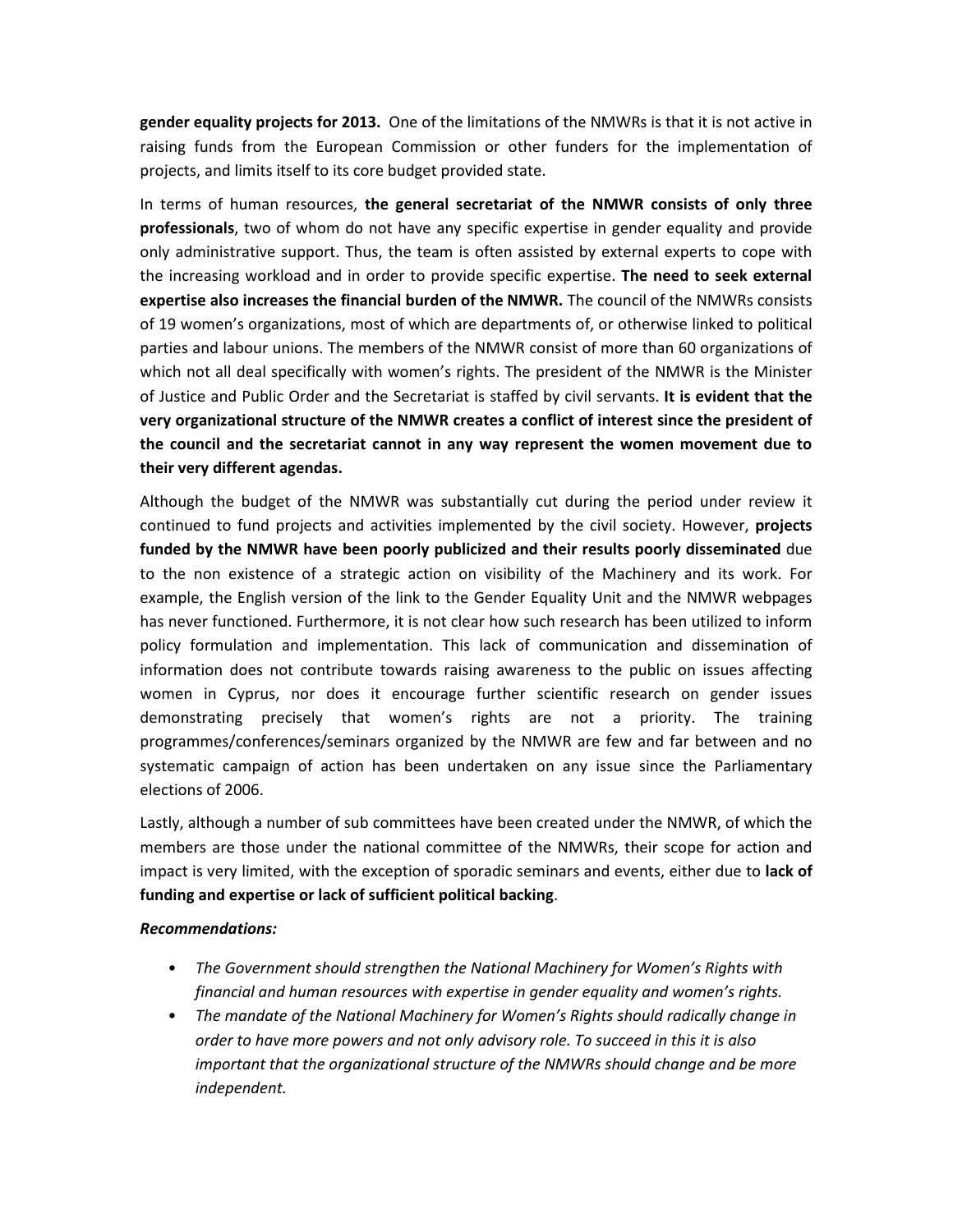- *The NMWRs should adopt a strategic action on visibility of the Machinery and its work as well as a strategic plan on awareness raising to the public on women's rights and gender equality.*
- *The NMWRs to actively engage in European and other projects in order to raise funds for activities on women's rights and gender equality.*
- *The NMWR should actively promote the results of the research it funds in order to build upon new projects as well as to feed into policy formulation and implementation.*

# **Article 4: Special Temporary Measures - Positive-Action**

### **Programmes**

#### **Economic life**

Although the Government has implemented schemes in order to promote gender equality in economic life including promoting female entrepreneurship, and promote flexible forms of employment. However, it is important to stress that, with the exception of the programme on female entrepreneurship and a training programme targeting inactive women, **programmes target 'vulnerable population groups' and not women specifically**. Furthermore, there is no information available with regard to the implementation or impact of the programmes so it is not known to what extent they have assisted in the social inclusion of vulnerable groups quantitatively or qualitatively. In some cases, only quantitative targets are given and no information is provided with regard to which positions/in which sectors of economy were acquired by the participants or how successfully they became integrated in the labour market in the long-term. For example, programmes may be further exacerbating occupational segregation and the gender pay gap.

Furthermore, **the Cyprus Government does not support the adoption of quotas** to address the gender imbalance on the boards of publicly listed companies, despite European level initiatives toward this end. **Women's representation on company boards in Cyprus is slightly over 4%**.

**Political life (see Article 7 below)** 

## **Article 5: Changes in Social Attitudes - Violence against Women**

#### **Violence against Women**

The statistics provided in the government report provide information only on incidences of domestic violence and of rape and sexual assault cases reported to the police. **Comprehensive data collection on all forms of violence against women disaggregated by sex and age of victim and perpetrator, type of violence, relationship between victim and perpetrator is urgently needed**. The government's apparent confusion on the scope and nature of VAW is indicative of a lack of awareness and action more generally on the issue.

**Reported rates of all forms of violence against women including domestic violence, rape and sexual assault, have risen dramatically in the last decade**. Although the police statistics have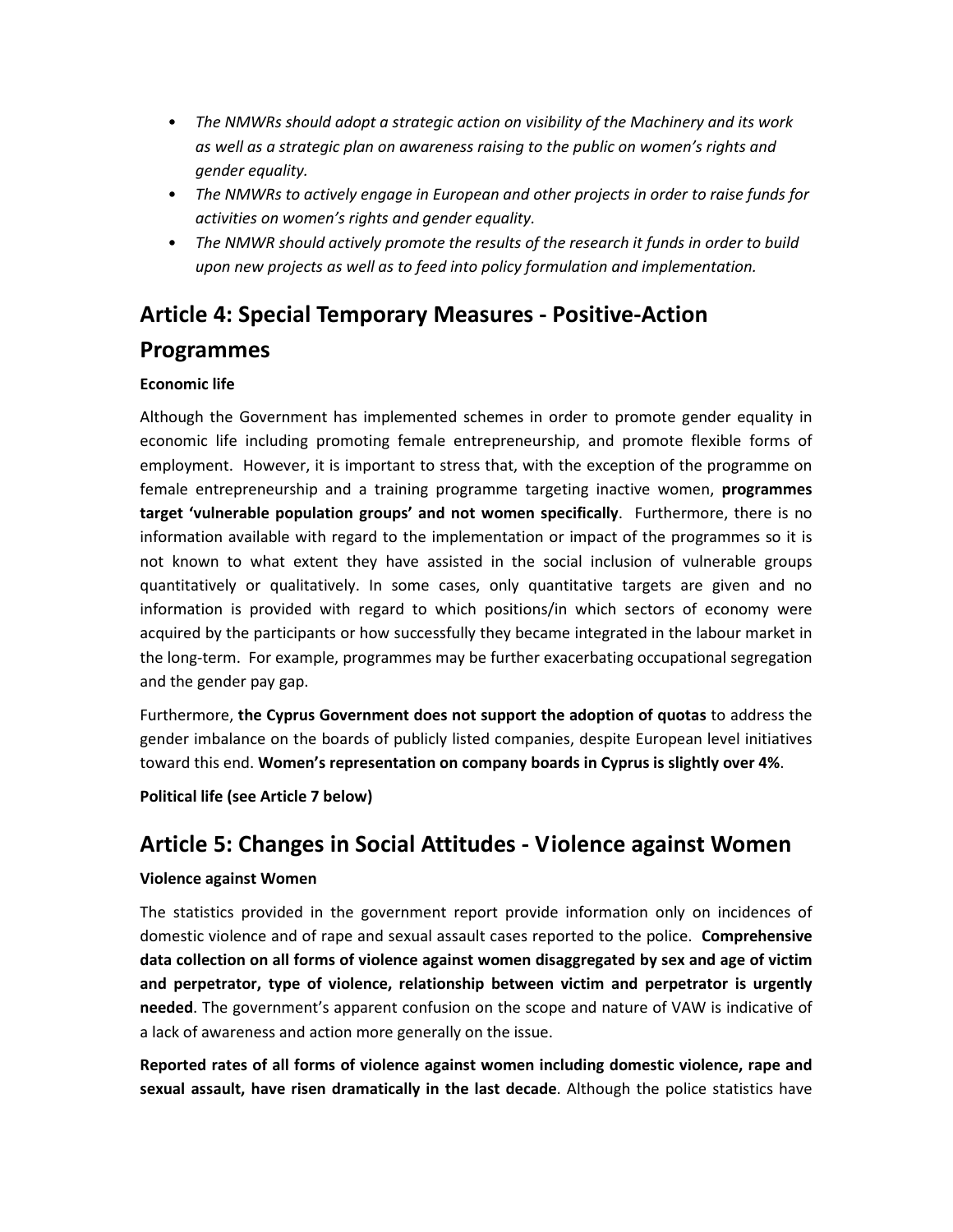been given in the Government Report, statistics collected by the Association for the Prevention and Handling of Domestic Violence (APHVF) are particularly revealing. The call centre of the APHVF has answered 10.076 incidents of domestic violence the years 2000-2011 of which 80% of the victims were women or 92.5% were women and children. **The rise of incidents on violence against women that the APHVF has recorded between these 11 years is 120%.**

Cyprus has a comprehensive legislative framework to combat family violence, and has adopted a National Action Plan for the Prevention and Combating of Violence in the Family (2010-2013). Although the National Action Plan recognizes that violence disproportionately affects women and is perpetrated by men, **it does not fully incorporate a gender perspective**. Furthermore, no specific budget has been allocated for the implementation of the NAP, nor have timelines been set for the actions foreseen. It is also worth noting **the absence of NGOs and women's organisations** as a stakeholder in the NAP.

One of the biggest challenges in combating violence against women in Cyprus is that the current legislative framework and policies are designed to combat 'family violence' only. **Violence in the family has dominated the political agenda on violence against women.** This has been detrimental because the definition of violence in the family is gender neutral and does not recognize that women are the primary victims of such violence, and men the perpetrators, disguising the gendered power relations at stake in violence against women. As all public services work within this framework, as defined by law, **there is a complete lack of a gender perspective in prevention and service provision**.

**State services for the support and protection of victims of domestic violence are inadequate in responding to the victim's needs**. There is a deep gap in experience, professional and specialized staff, and interagency cooperation is weak. This is mainly due to the **lack of systematic training**, as well as the high mobility rate among front line service providers. This is particularly true of the Social Welfare Services who are primarily responsible for all aspects of victim support and assistance. Procedures that are followed in the cases of abused women are exposing the victims and consequently discouraging them for making a statement or denouncing the incident. It is worth noting that the Manual of Interdepartmental Procedures, which provides a framework for the cooperation of relevant departments of family violence, is outdated and has allegedly been under review for over eight years following an evaluation that was carried out in 2004.

**There is only one shelter for family violence in operation in Cyprus, run by the NGO Association for the Prevention and Handling of Violence in the Family** which operates almost entirely with state funding resulting in the organisation being poorly resourced and dependent on the state.

**Cyprus also has one of the lowest conviction rates for domestic violence in Europe with high rates of victim attrition.** Since 2005 the Cyprus Police track all registered incidents of domestic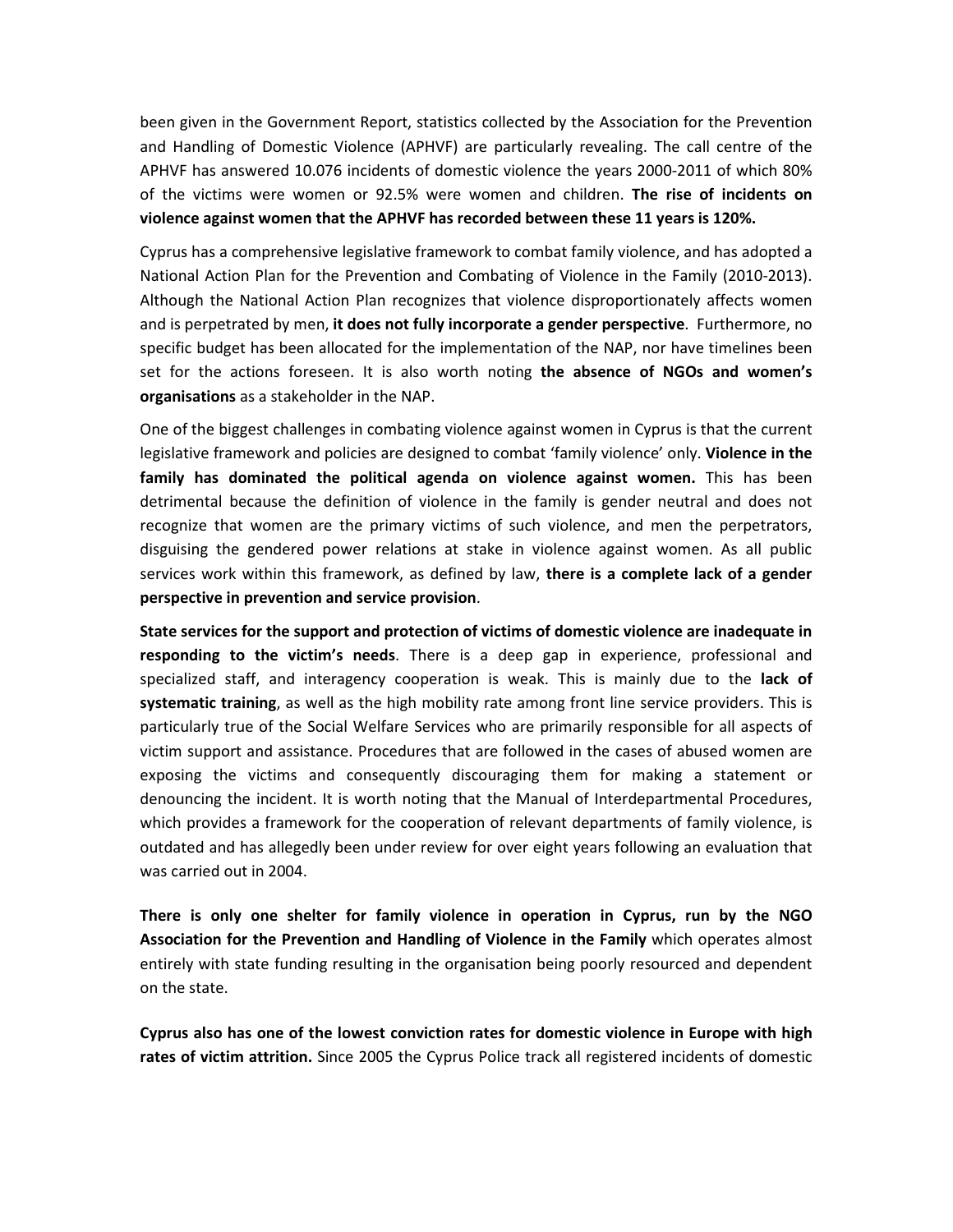violence from initial reporting to final adjudication in Court. According to a study by Veis<sup>1</sup> of the progression of all (941) incidents registered by the Police in 2005, revealed that 55% of the incidents do not lead to official criminal investigations. Furthermore, penalties for perpetrators are minimal further reducing women's confidence in the criminal justice system. According to the same study cited above, the majority of penalties imposed for domestic violence are fines (74%). **There is clearly a 'justice gap' in Cyprus in relation to successfully prosecuting domestic violence against women**.

**Cyprus lacks a rape crisis centre or specialized services for victims of rape and sexual assault**. According to the Council of Europe Recommendation Rec(2002)5 on the protection of women against violence in Council of Europe member States, specific services to meet the needs of victims of rape and sexual assault are needed. Both the traumatic nature of rape and the need for immediate forensic examination to collect the evidence necessary for prosecution require a rape crisis centre with specifically trained staff on call open on a 24-hour, 7-day basis. Again, the focus on family violence and the lack of a real gender perspective in service provision means that not only victims denied the support that they need but also the treatment given to rape victims during the investigative process is key to the prospects of securing a conviction and reducing the level of attrition. It is therefore not surprising that prosecuting rape cases is a particular challenge in Cyprus with limited evidence and burden of proof being cited as the main barriers.<sup>2</sup> Sexual violence in is mentioned in Cyprus only within the context of sexual abuse of **children, or of trafficking for the purpose of sexual exploitation**. Thus, it is not surprising that conviction rates in Cyprus are among the lowest in Europe, despite increasing reporting rates. Furthermore, awareness raising campaigns and/or other prevention programmes on sexual violence are not implemented at any level.

**FGM and other harmful traditional practices such as honour related violence and forced marriage are not framed as issues in Cyprus**, despite an increasing migrant population in Cyprus, and there is a lack of data on specific forms of harmful traditional practices. $3$  In an environment where cultural difference is stigmatised and patriarchal regimes still affect the everyday life of women and men, issues affecting primarily women and girls, such as HRV and FM, remain silenced by migrant women for fear of being further marginalized. In fact, **no research or data exists on gender based violence within ethnic minority and migrant communities in Cyprus** and thus it is not possible to make any assumptions as to its prevalence. It is also worth mentioning that, despite the significant migrant population in Cyprus, migrant and ethnic minority women are absent from the National Action Plan on Combating Violence in the Family (2010-2015), rendering them invisible on a policy level. **There is no evidence to suggest that services for victims of violence are culturally sensitive or able to assist women** 

<u>.</u>

<sup>1</sup> Veis Costas M. (2010). *The criminal progression of domestic violence incidents: effects and issues raised*. *Analytical report*. Review of Cyprus and European Law, Issue 11, p. 102-126.

<sup>2</sup> Llinda Regan and Liz Kelly (2003), *Rape: Still a forgotten issue. Briefing Document For Strengthening the Linkages – Consolidating the European Network Project*

<sup>&</sup>lt;sup>3</sup> Mediterranean Institute of Gender Studies (2012), Flying Team Against Violence: Combating Honour Related Violence and Forced Marriages, Cyprus Report http://www.medinstgenderstudies.org/wp-content/uploads/HRV\_Research\_Report\_Book2.pdf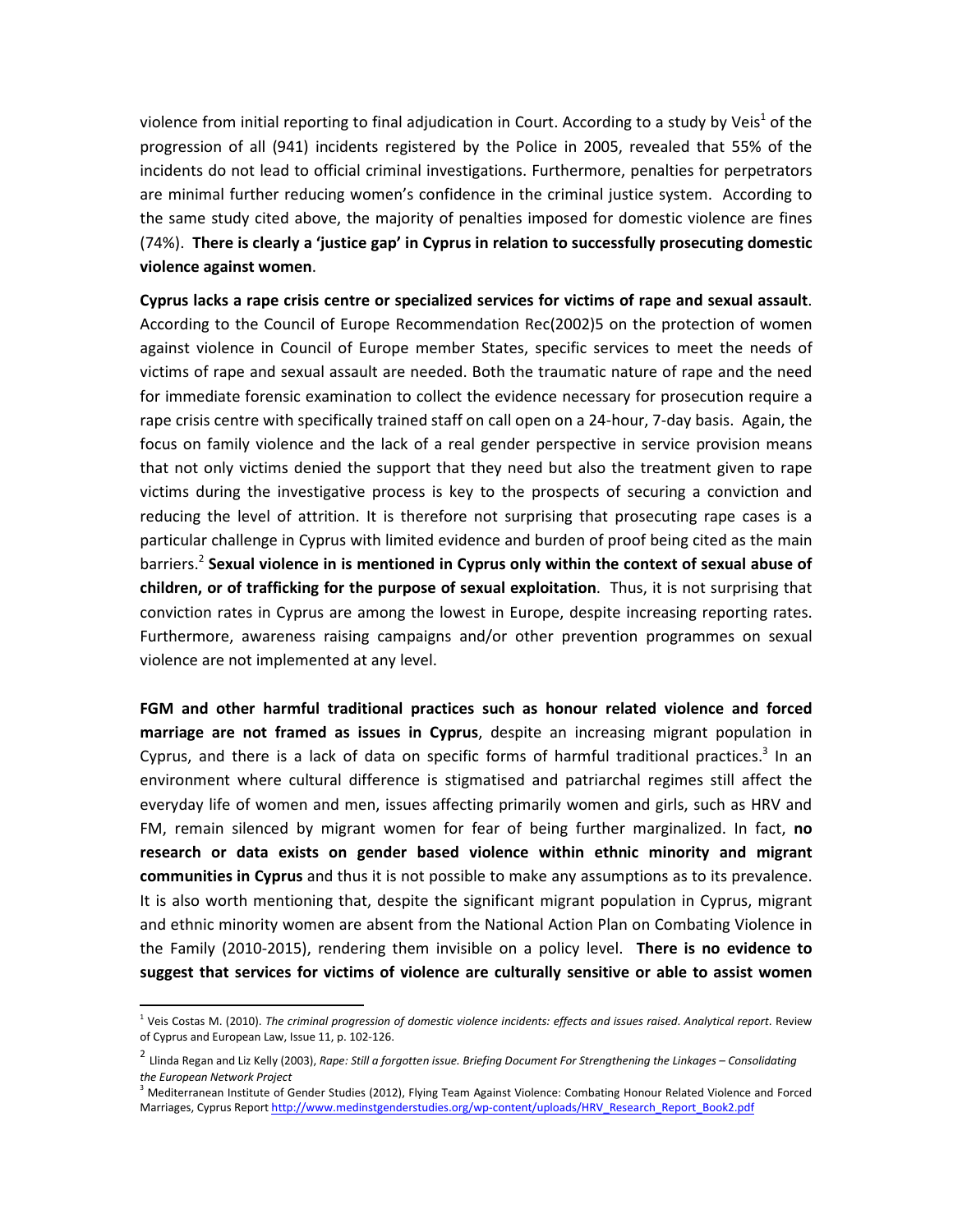**with special needs or facing multiple discrimination.** These are services that require specially trained personnel and centres that can ensure accessibility or any other needs.

Despite the importance of strategies to reach adolescents and young adults in prevention programmes to address violence against women, **primary prevention has largely been absent from policy and programmes**, which focus primarily on adult victims and their children. Indeed, the Ministry of Education does not implement any prevention programmes, training activities, or awareness raising actions on a systematic basis in schools at any level. In the absence of any real government action in the area of primary prevention, a number of NGOs such as the Cyprus Family Planning Association and the Mediterranean Institute of Gender Studies systematically work with young people with the education system to raise awareness and provide information on issues related to gender based violence.

**Cyprus has yet to sign the Council of Europe Convention on Preventing and Combating Violence against Women and Domestic Violence**, citing that ratification and implementation of the Convention would be too costly in the current economic climate.

#### *Recommendations:*

- *Sign and ratify the Council of Europe Convention on Preventing and Combating Violence against Women and Domestic Violence;*
- *Ensure appropriate and sustainable funding for the implementation of these policies and the operation of services;*
- *Improve the collection of reliable, regularly updated administrative and statistical data on victims and perpetrators of all forms of violence against women, disaggregated by sex, age and victim-perpetrator relationship;*
- *Provide systematic training for the relevant professionals dealing with victims and perpetrators of all acts of violence against women;*
- *Apply a gender equality perspective to all service provision with a view to protecting and empowering women and children;*
- *Strengthen and support multi-agency and multidisciplinary co-operation involving all relevant stakeholders including women's organizations and NGOs;*
- *Pay attention to primary prevention of violence against women by recognising the role of the educational system as one of the primary transmitters of traditional and cultural and social norms that are conducive to violence against women;*
- *Provide protection and support to all women and girls in vulnerable situations and facing multiple discrimination.*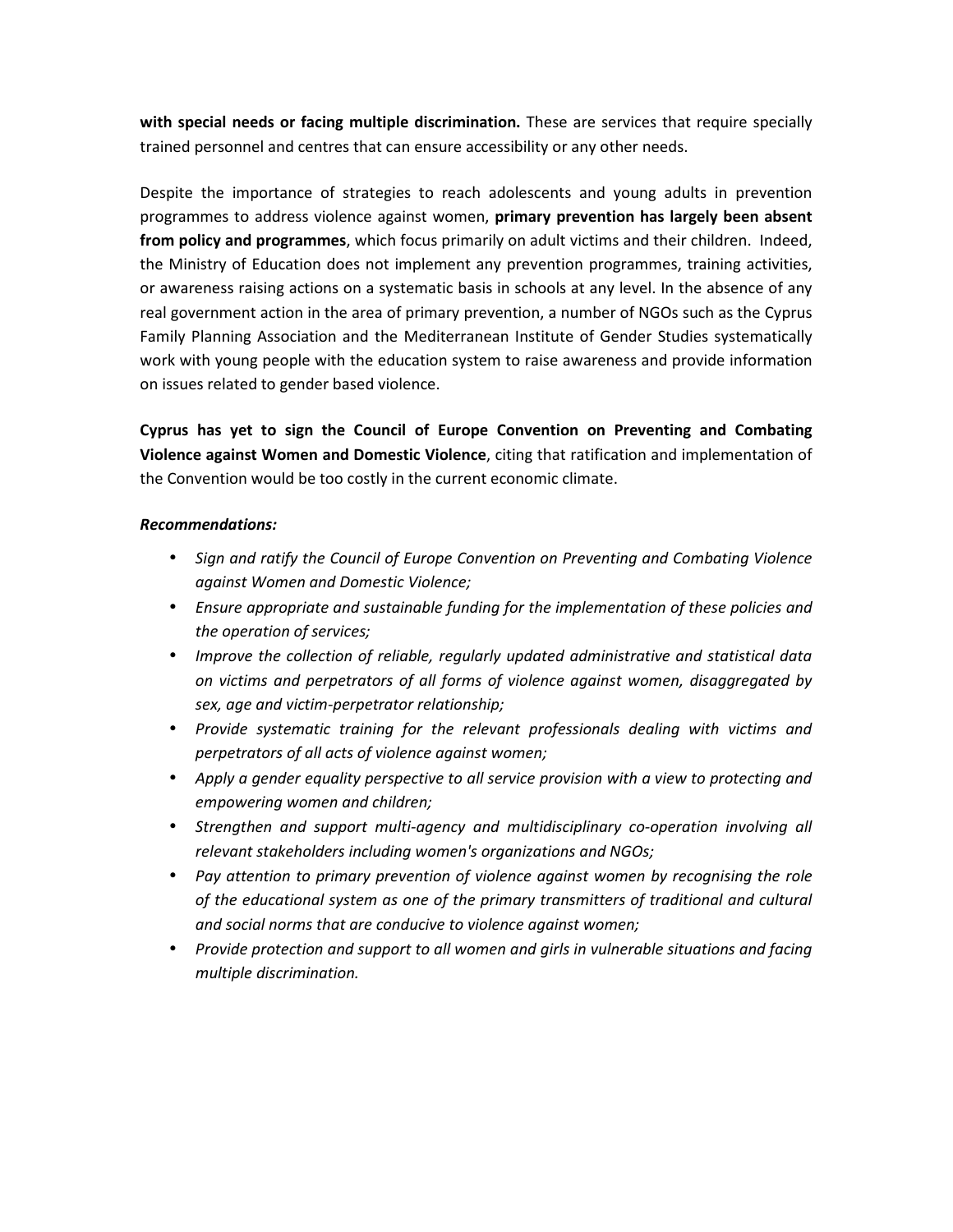## **Article 6: Trafficking in Women, Exploitation and Prostitution of Women**

Indeed there have been increased efforts by the state to combat trafficking in human beings (THB) during the period under review. However, trafficking in women for the purpose of sexual exploitation still flourishes. The most recent development in Cyprus in its efforts to combat trafficking in persons was the abolition of the short term "artiste" visas. Until 2009 possible victims of trafficking were entering Cyprus on short term artiste visas. Artiste visas were subsequently replaced by the so called 'performing artist' and 'creative artist' visas allegedly putting an end to the identification of the artistic profession to prostitution. However it is not clear how the new terms combat trafficking in women for sexual exploitation. The new policy also revised the procedures for the issuing of temporary residence and employment permits for creative and/or performing artists. However, according to the Government report, the aim of the new procedures is to avoid 'exploitation of the system' by employers and not to combat trafficking as such. In fact, the new visas regime, the new procedures for entry and employment of artists, and the revision of employment contracts by the Ministry of Labour, does more to regulate migration from non-EU countries, rather than to combating trafficking and exploitation. Furthermore, such 'regulation' of the migration policy, risks rendering complaints by possible victims against their employers/traffickers as 'labour disputes' rather than possible cases of trafficking. Trafficking must not be viewed as a labour dispute issue but a violation of human rights.

From the available figures, one would deduce that since there are fewer identified victims, government efforts to combat trafficking in recent years are having some impact. However, the reduction in identified victims could mean fewer police raids and investigations, and the absence of formal procedures and guidelines for the identification of trafficking victims.

The establishment of the Multidisciplinary Committee Group for Combating Trafficking in Human Beings (MCGCTHB) is a positive step and its composition includes four NGOs. However, **the work of the MCGCTHB is not monitored or evaluated adequately either internally or externally**. It is our view that a National Rapporteur on trafficking in human beings should be established as an independent body that will monitor and evaluate all actions, strategies, measures and activities of the MCG and of all governmental departments and agencies.

**More needs to be done to ensure that criminal investigations result in convictions which continue to elude us** despite our relatively strong legislative framework. The government has yet to successfully convict an individual under the Trafficking Law 87(I)/2007 despite an increasing number of prosecutions. Therefore **more training and awareness raising activities are needed, particularly among prosecutors and the judiciary**. Although, a number of trainings have been undertaken during the last two years for government officers on trafficking, such training is neither systematically offered nor is their impact evaluated. Governmental officers including police officers and social welfare officers are also often re-positioned within government services, thus expertise is difficult to accumulate.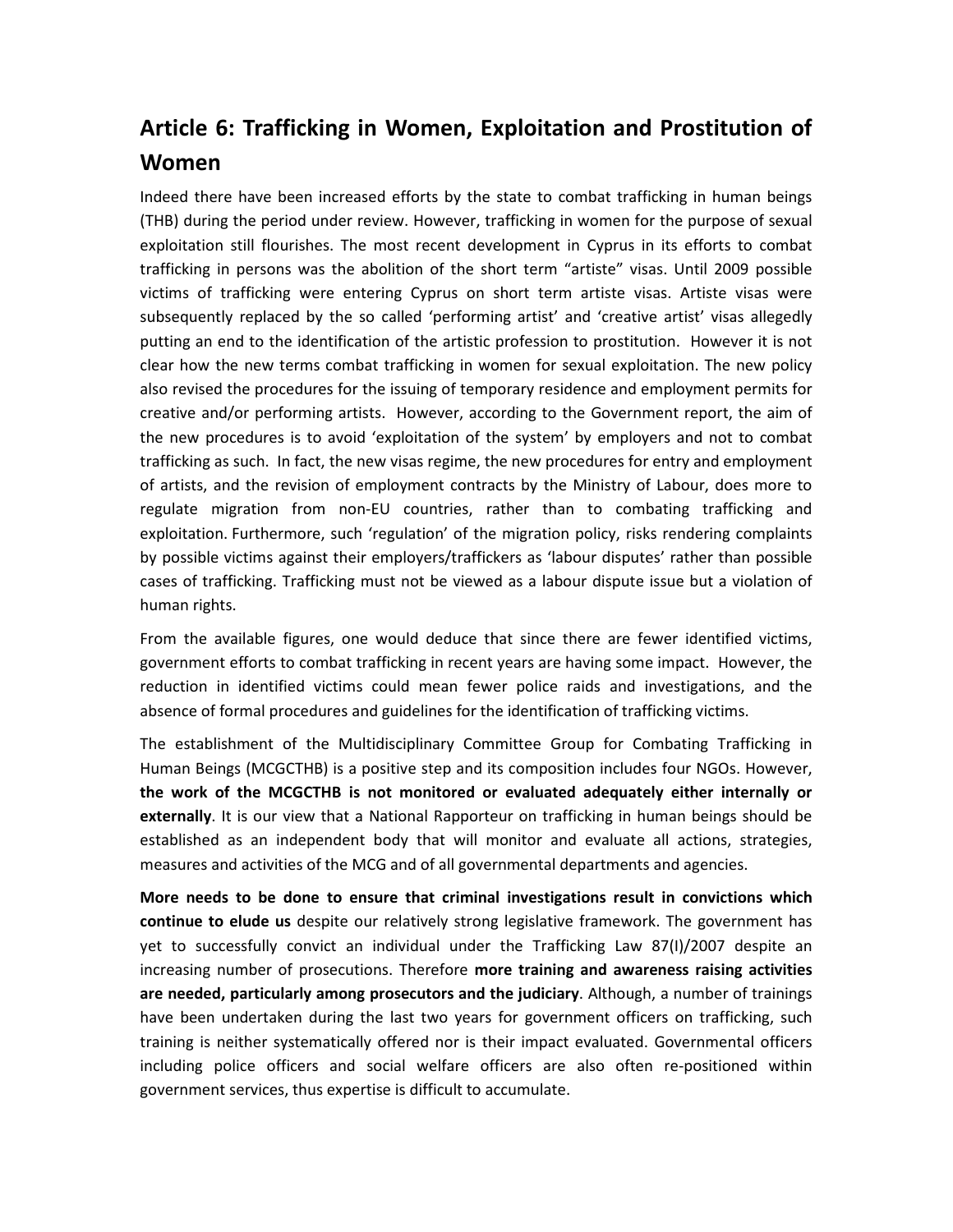With regard to prevention, although a number of awareness raising initiatives have been carried out, more needs to be done to address the root causes of trafficking including **gender inequality**, **gender based violence, and demand** for trafficking related services.

The Cyprus government runs a shelter for victims of sexual exploitation in Nicosia which is accessible to trafficking victims. However, **the shelter actually operates as a hostel rather than a shelter as in reality it only provides accommodation and board**. **There are no programmes for psychological support and social inclusion/re-integration, nor is there any vocational training or education programmes for victims.** The shelter has only two-full time member of staff per shift who have no special training or background in treating victims of violence and/or trafficking. Should a victim choose to leave the shelter, she is entitled to assistance under the Public Assistance Law of 2006 which includes a monthly allowance but only until she testifies in court. Following this, victims are usually deported to their country of origin. It should be noted that **there are currently no repatriation programmes in operation**.

Another issue of major concern would be that of **trafficking in women for the purpose of labour exploitation and particularly domestic work**. Although domestic workers play a crucial role in society, due to the isolated and unregulated setting of their work, they are especially vulnerable to abuse, violence and exploitation. **Migrant domestic workers mostly live in the private households of their employers and many report physical, psychological and sexual abuse and exploitative work conditions.** They are often overworked and underpaid, have their personal documents such as passports and travel documents confiscated, report restrictions in freedom of movement, and have their pay withheld in order to pay off "debts" related to their recruitment and transportation. Such exploitation is highly under-reported and authorities do not necessarily recognize and identify cases of trafficking. It also important to note that private households are protected by household asylum and labour inspectors are therefore not able to inspect the working conditions of domestic workers. Another major issue of concern is that private employment agencies, most often used by employers to employ domestic workers, are not regulated and are reportedly involved in trafficking networks.

The Cyprus Government responded positively to a joint call by the NGOs KISA and the Mediterranean Institute of Gender Studies (MIGS) and did vote in favour of **the Convention on Domestic Work by the ILO**. However, this was not followed by ratification.

#### *Recommendations:*

- *Cyprus government to take measures to regulate and monitor the operation of private employment agencies;*
- *To take immediate measures to shut down 'high risk establishments' for potential women victims of THB such as cabaret, strip clubs, specific bars, and escort agencies, and massage parlours;*
- *To change the procedures in relation to the employment of female migrant domestic workers and sign the ILO convention;*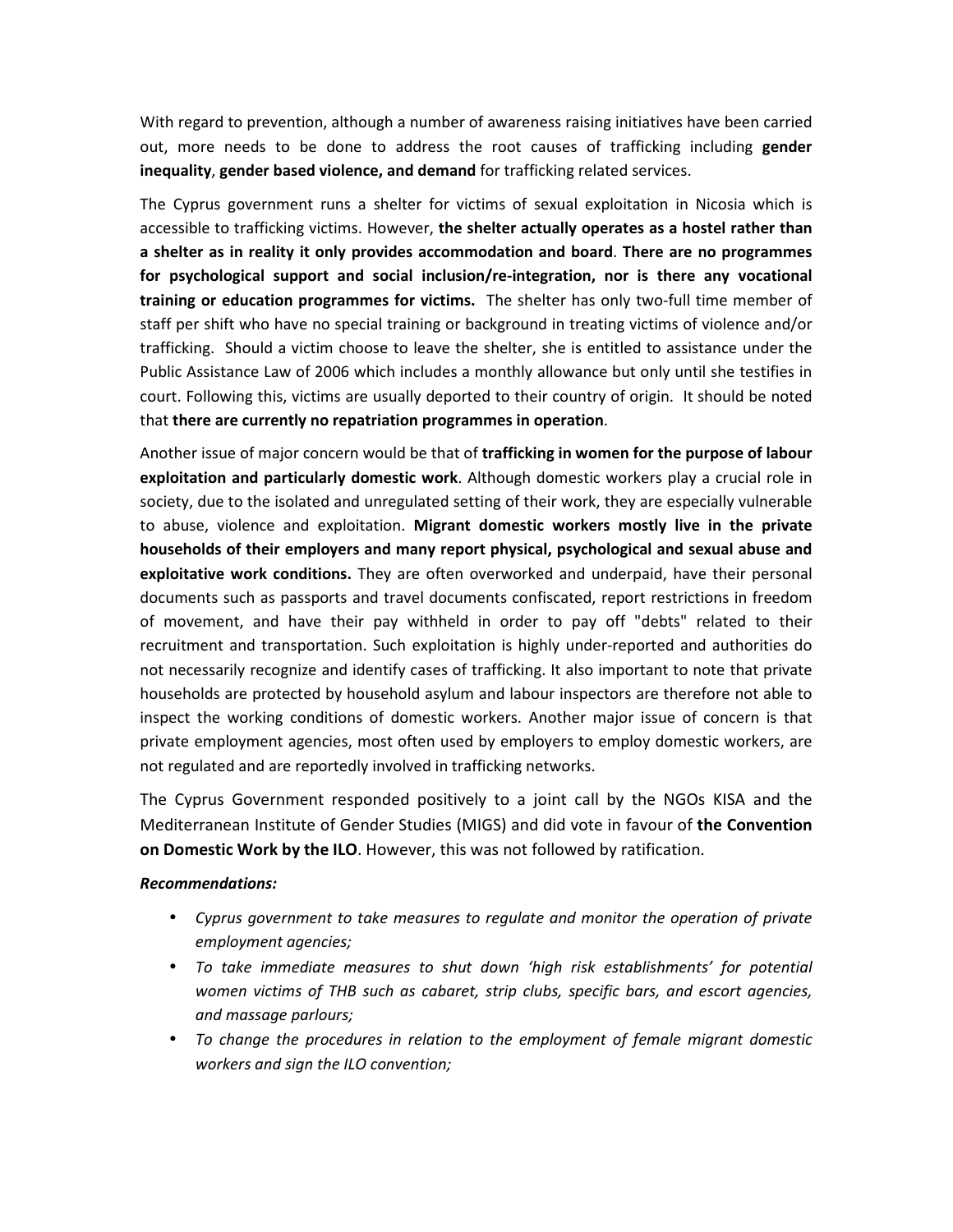- *Systematic mandatory training to be provided to all relevant stakeholders, including prosecutors and the judiciary be adequately informed, trained and sensitized on the issue of THB;*
- *The government to take action to address the 'justice gap' in trafficking in human beings and to secure successful prosecutions.*
- *Address the root causes of trafficking including gender inequality and demand for services provided by victims of trafficking;*
- *Establish a national rapporteur on trafficking in human beings as an independent body that will monitor and evaluate the work multidisciplinary group and that of other government bodies and agencies.*

## **Article 7: Political and Public Life**

There has been an increase in women actively involved in politics in Cyprus, but progress has been slow and **women are still severely underrepresented in Government**. In fact, the 2011 Parliamentary and Municipal elections resulted in a drastic decrease of women both as candidates as well as among those elected. What this indicates is that **Cypriot society, including the media, is not supportive and encouraging to women's efforts to enter political life**. The issues faced by women who wish to participate in political and public life are broad and multifaceted. The absence of high quality and low cost child care and the unequal distribution of responsibility within the family are one important obstacle to women's representation in politics. Other important issues include **gender discrimination in the media** that do not give equal coverage to women political candidates and continue to sustain negative gender stereotypes, **the inexorable patriarchal structure of political parties** in Cyprus, and the enduring conservative features of Cypriot society that still do not trust women to hold high office. All of the above result in a lack of confidence and support networks for women wishing to enter political life.

During the period under review, **that has been very limited action by the Cyprus Government to encourage women's involvement in political and public life and the issue has received the least political and financial support.** The activities referred to in the government report were limited to sporadic seminars and press conferences, with poor attendance and visibility, rather than systematic action involving all relevant stakeholders with specific targets. In fact, since the parliamentary elections of 2006, the issue has all but disappeared from the political agenda.

**Cyprus has been extremely reluctant to implement positive action measures such as quotas, even on a temporary basis as foreseen by the CEDAW Convention to accelerate de facto equality between women and men**. The National Action Plan on Gender Equality, in its chapter on the "Balanced Participation of Women and Men in Political/Social and Economic Life", foresees measures for the introduction of targets and quotas, such as the target of 40% for the participation of women in political life, quota of 30% for women in ballots in local, parliamentary and euro-parliamentary elections, and a quota of 30% for women in the appointments in all public committees and boards. Since the NAP's adoption in 2007 no initiative has been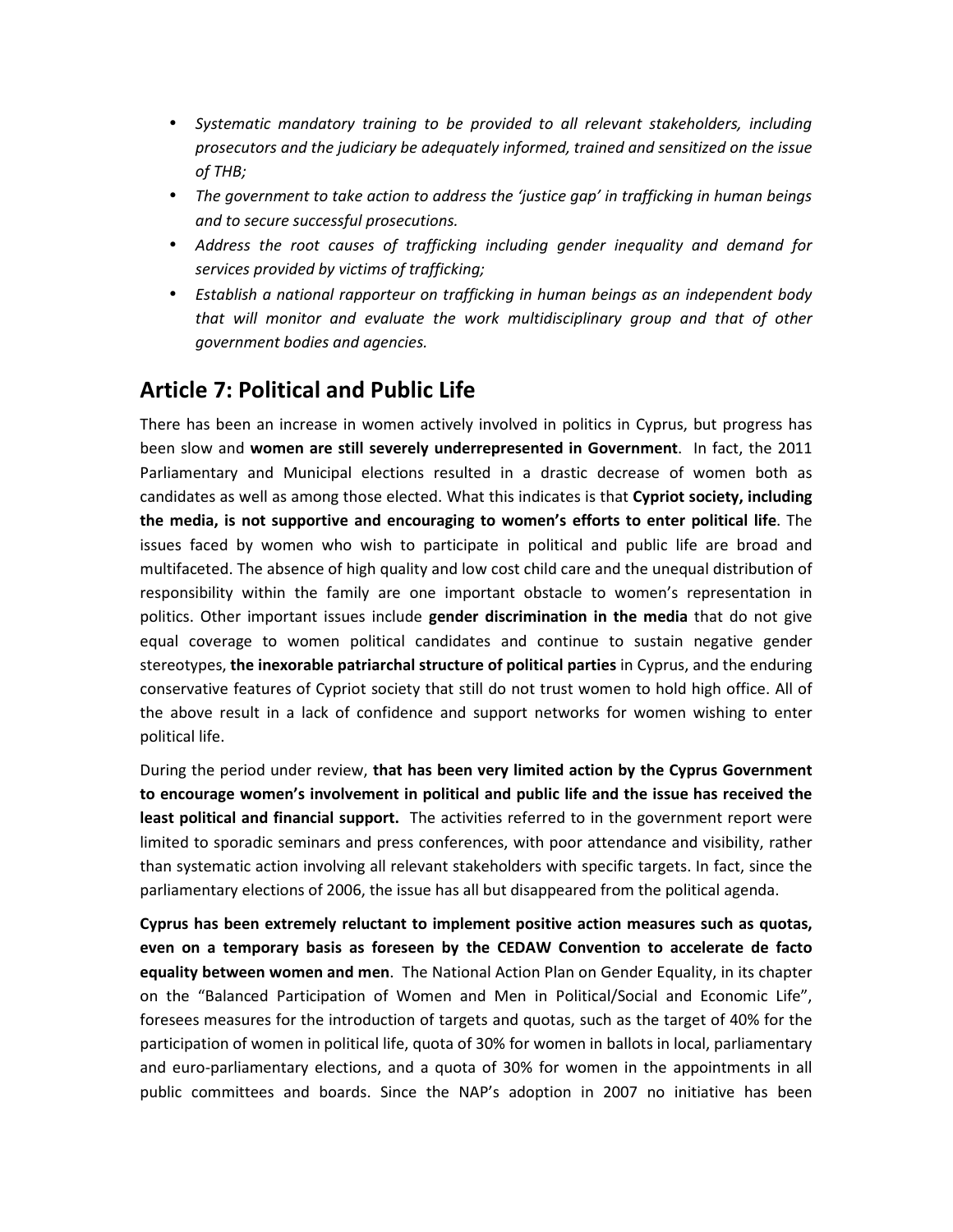undertaken by the Government, nor has there been any public dialogue on the issue of quotas or other positive action measures to support the candidacy of women who are running for political and public office. The government consistently claims that quotas are not widely supported, even among women's organizations. However, there has never been any initiation of public debate on the issue, or of research to determine the suitability of quotas in the Cyprus context and the level of support among political parties, women's organizations, the media, and the general public. It is the opinion of the authors of this report that, in fact, only a minority of organizations hold a critical view of positive action measures.

As mentioned above, following the 2011 Parliamentary elections the House Committee for Equal Opportunities between Women and Men was merged with the House Committee on Human Rights. The House Committee on Equal Opportunities played a critical role in monitoring governmental policies and actions on the issue of gender equality between women and men and supported the implementation of the National Action Plan on Equality between Men and Women (2007-2013). The Committee also provided a forum for NGOs and women's organizations to present research and raise critical issues for discussion in relation to women's rights. This development puts at risk the extent to which gender equality issues are put on the political agenda and has reduced the level of political commitment to eliminating all forms of discrimination against women.

#### *Recommendations:*

- *The adoption of a national strategy for the promotion of parity democracy with the participation of all relevant stakeholders including NGOs and women's organisations, youth organisations, political parties, and the media.*
- *Systematic awareness campaigns targeting the public on the importance of the participation of women in politics and in decision and policy making systems, and to encourage the public dialogue and debate on the issue;*
- *The setting up of an observatory for the systematic collection of data, monitoring of progress, and publication and dissemination of information on issues related to women's access to decision making bodies and positions;*
- *The introduction of positive action measures including quotas and comprehensive empowerment and training programmes for women seeking to enter political and public life;*
- *Measures to encourage the media to give equal opportunities and coverage to women candidates for general and local elections.*

## **Article 8: Representation at the International Level**

At the level of the peace process; there has been very little real progress in regard to representation of women on any official level. Presently women are completely absent from the peace negotiations, nor is gender part of their ongoing discourse that would ensure participation of women as envisaged by United Nations Security Council Resolution 1325.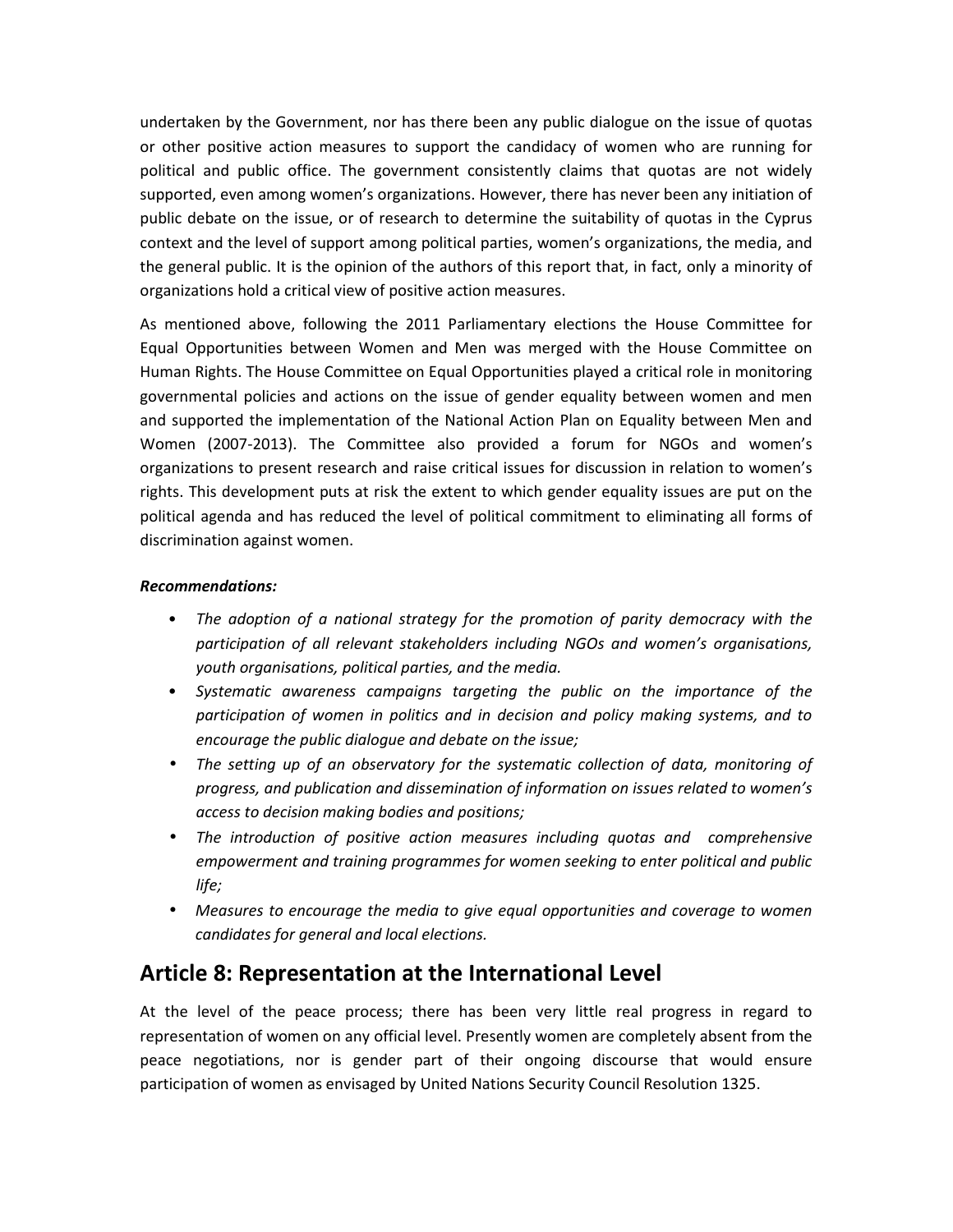Despite having ratified UNSCR 1325, Cyprus does not yet have a National Action Plan (NAP) for its implementation and because of the division of the island and the different statuses of the two parts; it would not be possible at this stage to have a NAP for the entire island. Gender has also not been part of the political and/or peace discourse as this has been dominated by purely ethnic concerns.

More recent efforts have been by the Gender Advisory Team (GAT), formed in October 2009 and comprised of women activists from the non-governmental sector as well as academia who continue to try and bridge this gap and ensure that gender equality is integrated into the peace negotiations in Cyprus as well as in all the peace-building processes post-conflict. GAT is striving to mainstream gender equality in the peace process, by ensuring women's active participation in all phases of the process and gender- proofing the content and basis of future peace agreements. It acknowledges the existing differences amongst the different Cypriot communities which should be noted in all relevant documents. However, to date these efforts have received minimal real backing or support from the Cyprus Government.

In their research, GAT identified a number of features that have contributed perhaps toward failure in the peace negotiations, namely:

- Cypriot women have never sat at the negotiating table;
- The context of the negotiations lacks a gender perspective and the interpretation of 'equality' has tended to focus exclusively on ethnic differences;
- There is very limited action by the women's organisations to address negotiators as decision-makers obligated to ensure gender equality; and
- Despite the attention to 'human rights' by negotiators, gender-based rights and the related social rights have fallen outside the scope of concern.

#### *Recommendations:*

- *Fully implement UNSCR 1325 with the participation of all relevant stakeholders and particularly women's organisations and NGOs;*
- *Provide full political backing and support to the work and efforts of the Gender Advisory Group (GAT);*
- *Encourage and provide support, including financial support, for peace-building efforts of civil society, and particularly women's organisations.*

## **Article 10: Education**

Although equal access to education for boys and girls has largely been achieved in Cyprus, **women are still severely underrepresented in scientific research centers and educational decision-making**. This reveals the continuing need to combat gender stereotypes that still greatly influences women's access to decision-making. **While women represent the majority of teaching personnel in pre-primary, primary and secondary education, in tertiary education the**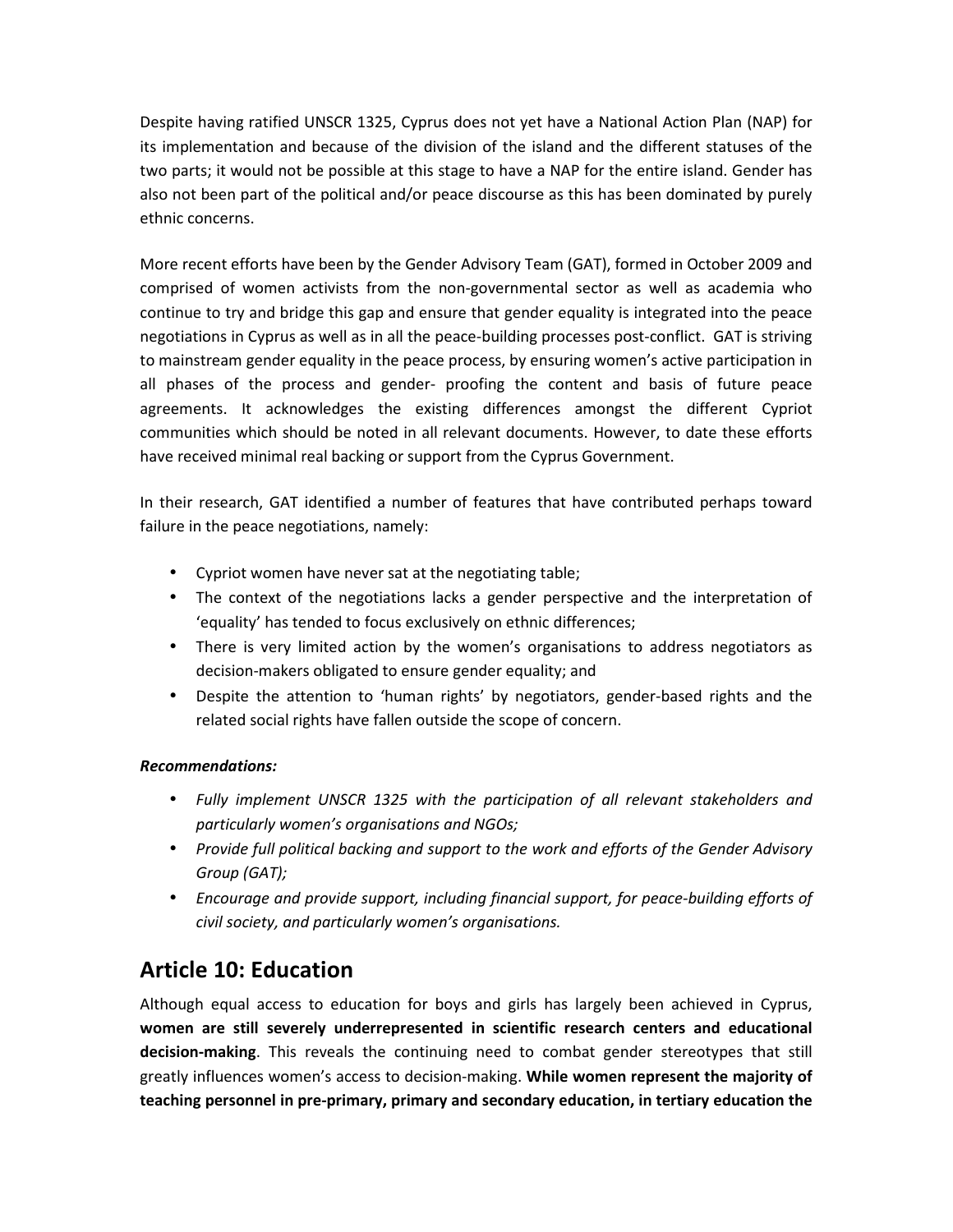**majority of teaching personnel are men** (59.1% men and 40.9% women). Furthermore, in all educational levels, in 2009/2010 the majority of headmaster/headmistress positions are held by men.

**In scientific research, women are underrepresented in all fields and particularly in natural sciences, engineering and technology, the medical and agricultural sciences.** While 51% of university degree holders and 40% of post-graduate degree holders are women, this number is reduced to 28% among PhD holders.

Research carried out by the Mediterranean Institute of Gender Studies (MIGS) (2008, 2011) among adolescents showed that there is a high tolerance for gender based violence, and that this is directly linked to negative gender stereotypes and discriminatory attitudes towards women. Despite the importance of creating strategic approach to adolescents and young adults on the prevention of gender-based violence and the promotion of gender equality, this dimension has largely been ignored by those involved in policy formulation and implementation in relation to education.

The NAPGE places particular emphasis on education and the elimination of gender stereotypes through activities under the Chapter on Education and the Chapter on Mass Media, such as research on gender equality in these fields and the sensitization and training of teachers, parents and students, as well as journalists and policy-makers in the mass media. Despite this, however, gender equality in education and the elimination of gender stereotypes was identified as an area that has received little attention or support, according to the mid-term evaluation of the NAPGE.

Despite a major educational reform that included the revision of the school curricula at all levels, **there are still substantial gaps in the inclusion of issues such as sex education, gender roles, and gender relations**. This contributes to maintaining the patriarchal character of Cypriot society in which there is still prejudice against open discussion of issues concerning matters such as gender and sexual orientation. Although, some progress has been made in terms of eliminating gender stereotypes in the curricula and the inclusion of gender equality issues in health education, this fell short of the hopes of civil society activists that lobbied for the inclusion of **comprehensive sex education at all levels**. Furthermore, **the educational reform does not include awareness raising activities to combat gender stereotypes at all levels** of the educational system. Such activities are largely carried out by NGOs in a limited number of schools due to limited resources and funding.

There is evidence of increasing efforts to address gender segregation in educational choices as well as negative gender stereotypes through the provision of training workshops for teachers and the implementation of awareness raising activities for both teachers and students. However, **such workshops must be provided on a systematic basis and become mandatory for teachers at all educational levels**. Furthermore, **more human and financial resources are needed to fully implement awareness raising activities across the educational system and both in urban and rural areas**.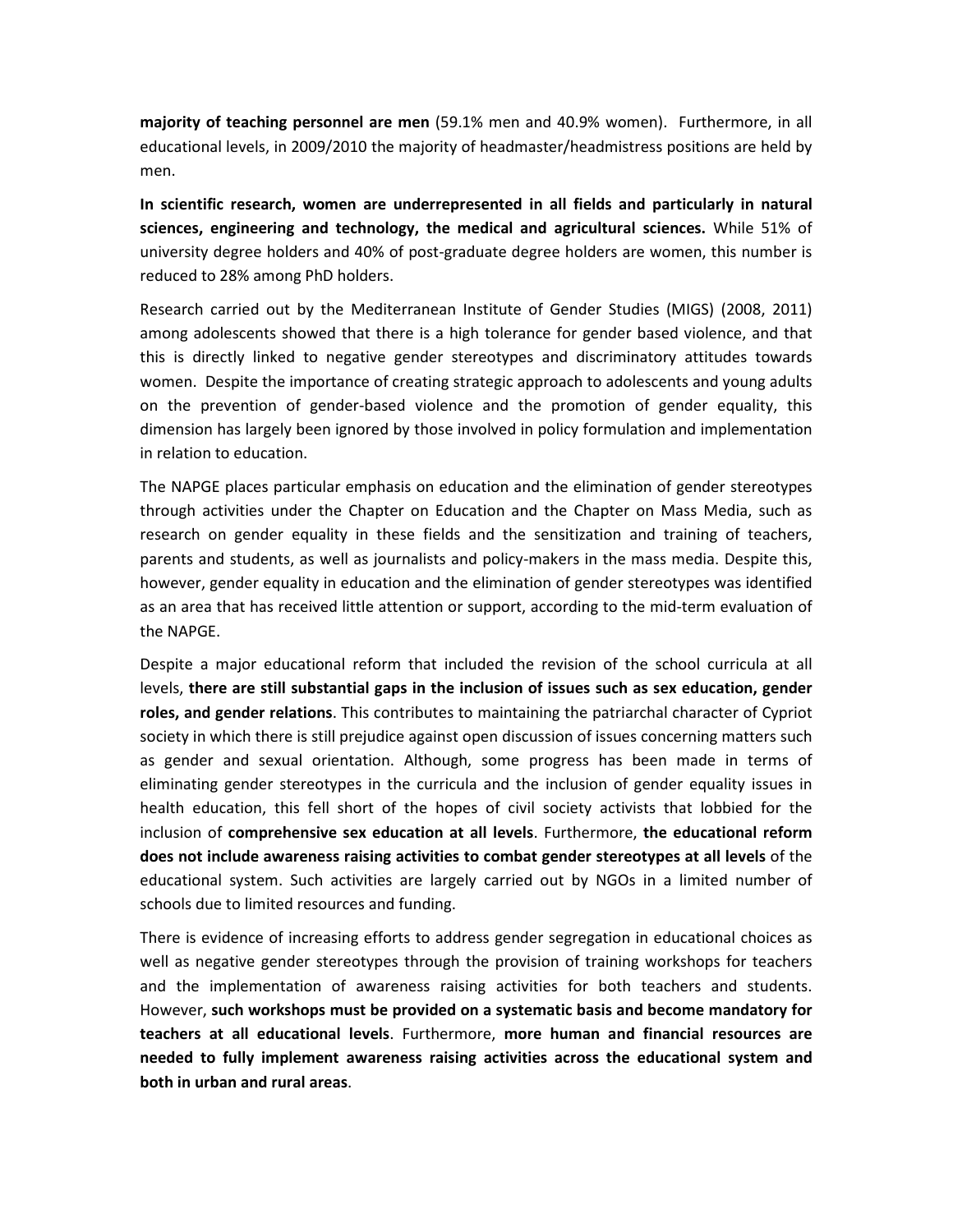#### *Recommendations:*

- *The Government should strengthen cooperation with NGOs and grant full access to NGO professionals to conduct systematic awareness raising and training activities in schools at all educational level;*
- *The Ministry of Education to fully implement the action plan to promote gender equality and the elimination of gender stereotypes with sufficient resources, time bound targets, and evaluation mechanisms;*
- *The Ministry of Education must promote the development and implementation of a strategic plan addressing gender based violence and discrimination among young people in the school environment;*
- *The Government should promote positive action measures in order to address gender segregation in educational choices as well as the women's representation in decision making positions in the field.*

## **Article 11: Employment**

According to national statistics for 2011, the Cypriot labour market is characterized by high employment rates and labour force participation. The labour participation rate for ages 15-64 years is 73.5% and the employment rate for 73,4%.The female employment rate rose to 63% in 2010, a rate considerably higher than that of the European Union and surpassing the Lisbon targets for 2010.

Despite relatively high employment rates in Cyprus and an increasing number of women participating in the labour market, if you take closer look at the *quality* of women's labour market participation you will see a tremendous gap between women and men. There is still a significant difference between the sexes in rates of labor force participation (81.7% men and 67.4% women). Also in all age categories, the employment rate of men is higher than women. These differences are even more pronounced at ages 50 and older. Over the years, the unemployment rate of women has always been higher than that of men, although during the last two years, rates have equalized somewhat due to the impact of the economic crisis. However, job losses have a differential impact on women and men, due to their different positions in the labour market and in society. First, unemployed women are often unaccounted for in unemployment data as they are less likely than men to register as unemployed. Many withdraw from the labour market to informal or unpaid work.

There is a high unemployment rate for women aged 35 to 44, which indicates that women face particular difficulties in trying to reintegrated into the workforce after a period of inactivity, usually because they have children.

Employment patterns held by women and men with children are also indicative of the inequalities that continue to exist in the labour market despite high employment rates for both women and men. According to Eurostat 2007 indicators the proportion of employed women with children 0-6 is 69% with the respective rates for men at 97%. A much higher percentage of women than men are in part-time employment (12.5% as compared to 5.2%). According to the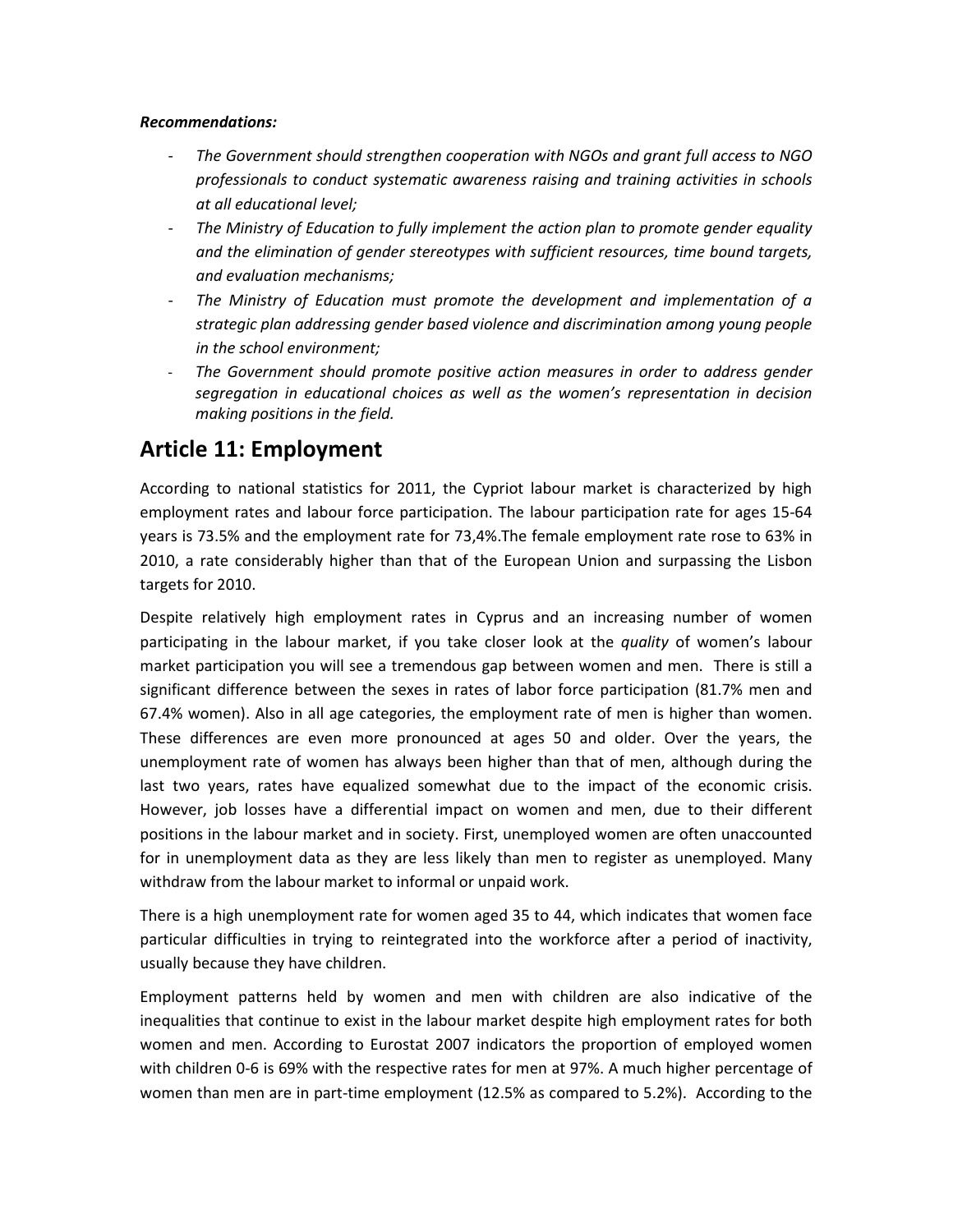Labour Force Survey 2009, women that are employed part-time state that the main reasons for part-time employment include housework, looking after children and older persons (43%), and the inability to find a full-time job (20%). There is also a relatively high unemployment rate for women aged 35-44 suggesting that women face particular difficulties when trying to re-enter the labour force after a period of inactivity.

The employment rate for women aged 25 to 54 decreases when the number of children increases, while for men in this age group is just the opposite. According to the indicators of Eurostat 2009, the percentage of working women with children is 74.5%, while the corresponding percentage for men is 94% (i.e. have 20 points difference). Studies have also shown that women with young children work fewer hours than men, whereas, the working hours of men increase after having children. This reflects the traditional gendered division of roles in the Cypriot family where women are expected to spend more time with their children while for men the opposite is true. This indicates the lack of adequate state measures, strategies, policies and programmes for accessible and affordable care for children, the elderly and other dependents which leads to fewer women in the workforce and full employment.

What is important and not reflected by statistics on employment and which has a direct effect on levels of poverty and social exclusion of women is the striking pay gap between men and women, which is now at 21% and is one of the widest in Europe. Given the high employment rates of men and women, high educational achievements of women, and the relatively low proportion of part-time work, the explanation for the wage gap lies with the continuing gender segregation in employment. The gendered division of employment in Cyprus is one of the largest in the EU and has important implications for the wage gap; with women predominating in the lower paid sectors of health and education, and home care services.

- Out of all employed women in Cyprus, the sectors of wholesale and retail concentrate the highest proportions with 18.4%, followed by education and health with 17.6%.
- In private households, the vast majority (97%) are women, while the construction sector 9 in 10 employees are men.
- In the areas of health and education, 3 out of 4 employed persons are women.
- In the industrial sector 7 out of 10 employed persons are men.

The gendered division of employment in Cyprus is largely due to gender stereotypes and traditional cultural expectations and educational choices, as well as the efforts of women to balance family and professional life.

With the greater participation of women in labour market and in education, one would expect a corresponding improvement in the representation of women in leadership positions. And yet only 8.4% of business leaders in Cyprus are women. The corresponding rate in the EU is 32.6%. The percentage of self-employed women has changed substantially in recent years. Specifically, the percentage of self-employed women is only 34%, while the percentage of women working in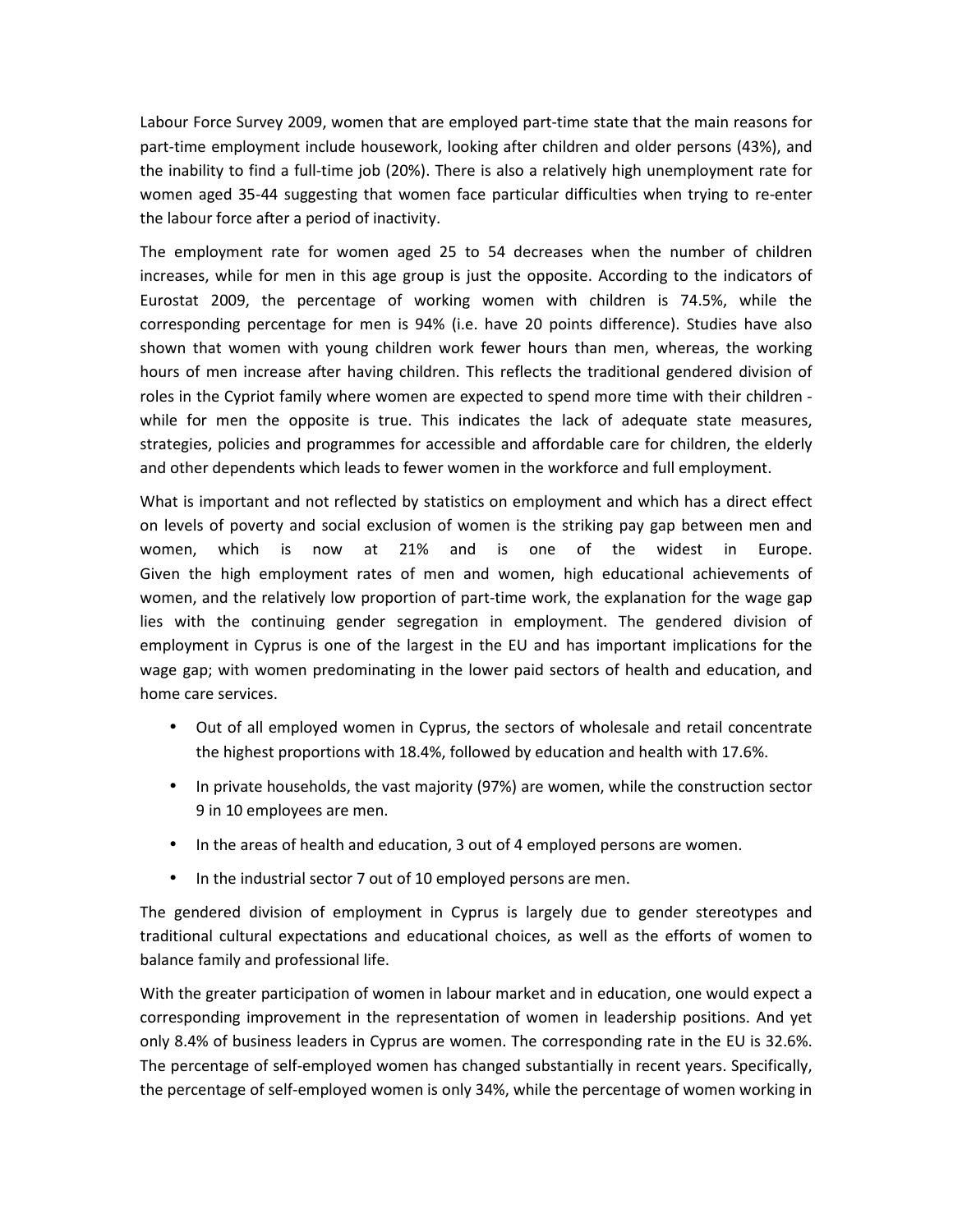family businesses without pay is as high as 64%. Among employers, the number of women has remained stable during 2007 - 2010 at only 13%.

Furthermore, changes in the occupational distribution of women have been limited over the last 4 years. The share of women in professional category of managers and senior administrative officers has remained considerably low compared to the share of men (less than 2 out of 15 managers /senior administrative officers are women).

Finally, despite a number of European and international studies demonstrating that there are strong economic arguments for more gender balanced corporate boards - including stronger stock market growth, higher returns on sales, and better management and control of risks the issue of equal participation of women in economic decision-making has received less attention to political equality in Cyprus.

All of the above indicate the marginalized position of women in employment and in economic life in Cyprus. These inequalities have a significant impact on the earnings of women during their lifetime, on their social protection benefits and pensions, resulting in women having higher poverty rates, particularly among the elderly (see Article 13).

A number of measures have been implemented by the Ministry of Labour and Social Insurance to promote women's participation in the labour market including schemes for care services for children and other dependents, as well as training programmes. However, there is no information available with regard to the implementation or impact of the above mentioned programmes so it is not known to what extent they have assisted in the social inclusion of vulnerable groups quantitatively or qualitatively. Furthermore, the strategic plan for the implementation of measures to reconcile work and family life is not publicly available, and it is not clear what measures are foreseen and whether sufficient resources have been provided for its implementation.

#### *Recommendations:*

- *Immediate implementation of measures foreseen in the National Strategic Plan for the Reconciliation of Family and Professional Life with sufficient resources, time bound targets, and evaluation mechanisms;*
- *Systematic evaluation of the impact, both quantitatively and qualitatively, of programmes and projects aimed at promoting women's access to the labour market;*
- *Training programs aimed at the integration of vulnerable groups into work (e.g. unemployed, economically inactive) need to be supported by research assessing the specific needs of these groups, and women in particular;*
- *Systematic monitoring and evaluation of the impact and results of the project to address the gender pay gap implemented by the Ministry of Labour and Social Insurance;*
- *Measures should be taken to address the gendered division of labour within the home, including the adoption of paid paternity leave provisions and measures to encourage men's active participation in family life.*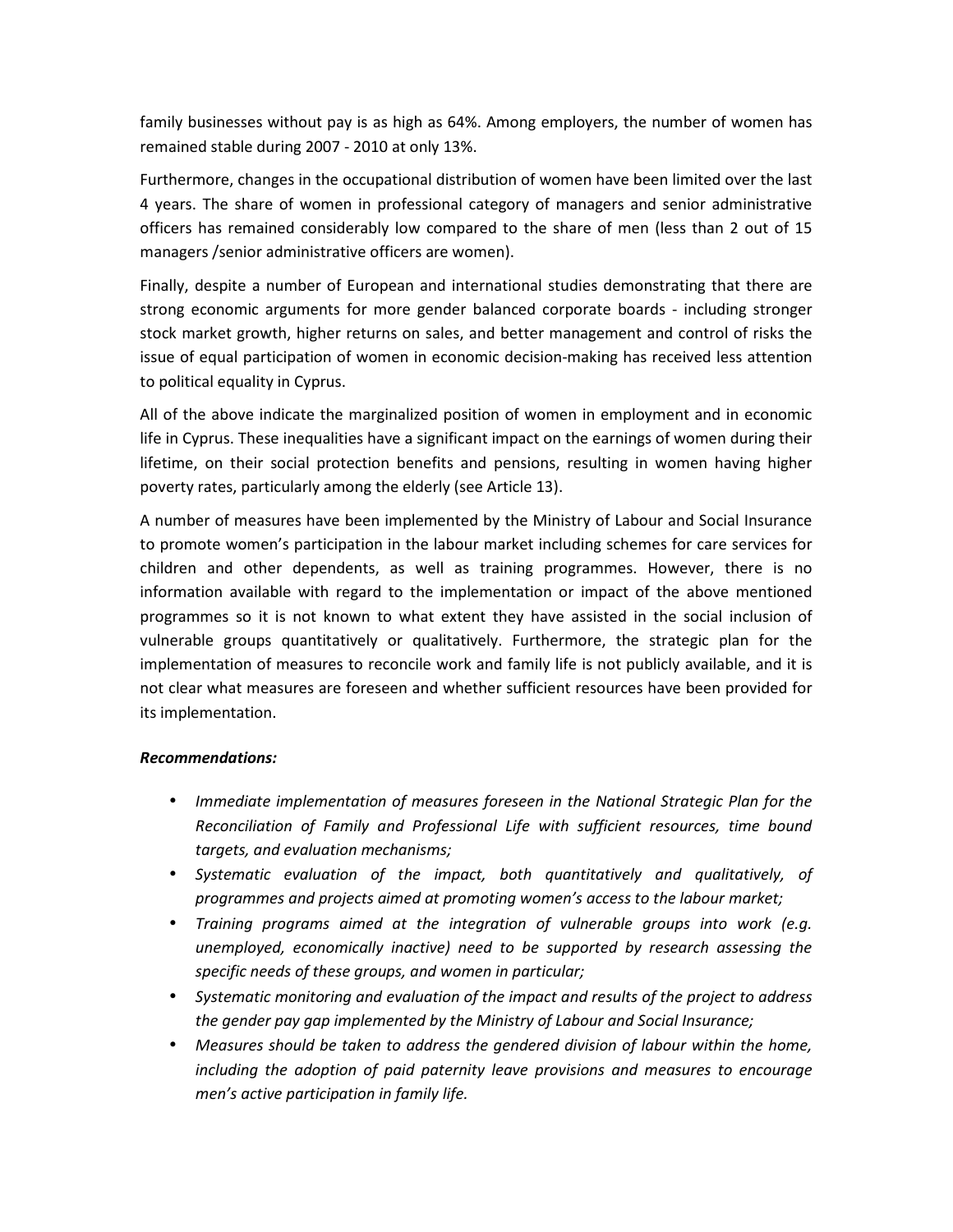## **Article 12: Health and HIV/AIDS**

According to the government report "health care in Cyprus is provided to all persons without discrimination on the basis of age, sex, religion, ethnicity or other attribute". However, the report fails to mention any active steps that are taken to ensure that provision of services is not only equally made available, but also equally accessed by all persons. In reality, although equal provision might appear to be the case in principle, in practice **discrimination and differences in access to several health care services can be identified in various domains of health**. Perhaps the most striking gaps in the services offered in the public domain are found in the provision of services related to sexual and reproductive health. Severe gaps in these services inevitably affect the status of women.

Although the absence of a universal health system can be said to be the main cause of inequalities, it is evident that there are few programmes that address the specific health problems experienced by women including breast cancer, cervical cancer, sexual and reproductive health, and the health consequences of an aging female population that are more likely to face a poverty risk and need long term care.

The **lack of gender sensitive approaches to health leads to stark inequalities in provision as well as in access to health care**, with more vulnerable groups of women such as the **migrant women and the elderly at a particular disadvantage**. Sexual and reproductive health is a domain where women are disproportionately more vulnerable to the effects of the lack of a gender specific approach.

**Women face significant financial, geographical and physical barriers to access to health service provisions**. In the absence of universal care and the limited capacity of the existing public health system, the private sector has burgeoned and even those eligible for free care opt for private care. Within this context women are in a particular disadvantage having fewer financial resources, constituting the majority of single parent families, and elderly women facing an increased poverty risk. Costs for gender specific care including maternal and child care services and family planning services are particularly high leading to discrimination in access particularly to low income groups including migrant women, as well as women with disabilities that require specialized care.

#### *Sexual and Reproductive Health and Rights*

In Cyprus there is a strong lack of choice, accessibility and affordability of contraception for all women, especially young girls and vulnerable groups, migrants and domestic workers. The contraceptive methods available in Cyprus are limited to the male condom, few brands of combined oral contraceptives, the Intra-Uterine Device (IUD), and hormonal Intra-Uterine Systems (IUS). **These are not available in state hospitals but only through private clinics, pharmacies at market prices**. Diaphragms, injectable hormonal contraception, mini-pills, femidoms, and other modern contraceptive options are not available in Cyprus. **This scarcity of**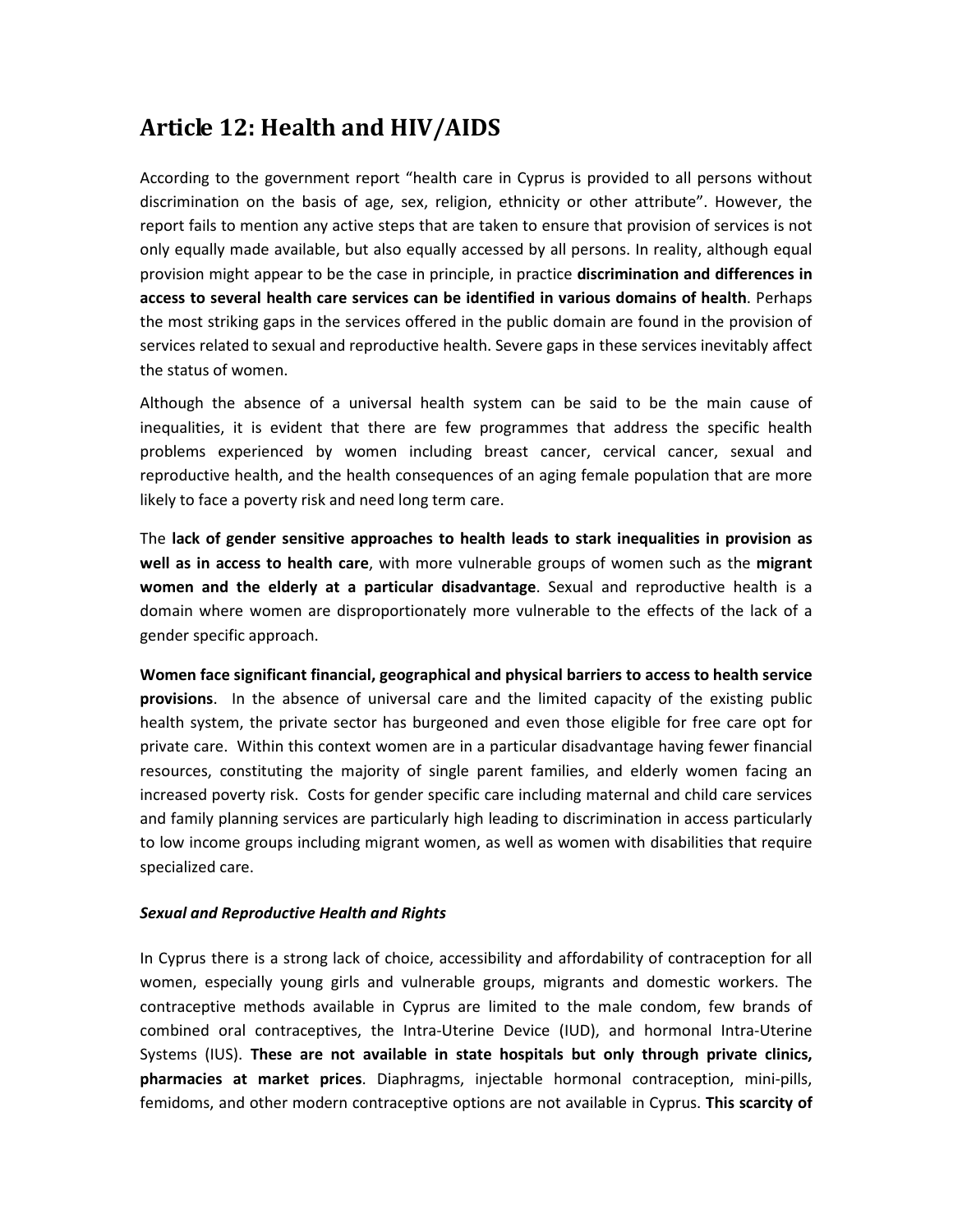**options provided regarding sexual protection and contraception is likely to affect the prevention of sexually transmitted illness and unwanted pregnancy prevention, and have adverse effects on quality of life for many women and girls**.

**Women in Cyprus do not have access to safe and legal abortion services**. The abortion law in Cyprus is permissive and restrictive at the same time, stating that abortion is prohibited except for cases in which at least two medical doctors agree that continuation of the pregnancy would constitute a serious physiological or emotional hazard to the mother or child, including fetal malformation. Thus **the law does not recognize women's right to free choice**. The law also permits abortion in cases of rape, provided that a certificate from the appropriate police authority is presented along with a medical report, stating that the pregnancy was a result of rape and its continuance would seriously harm the social status of the pregnant woman, or her family, or both. **Abortion services are not provided at the state hospitals**. The only viable option for obtaining abortion services is through the private sector at a relatively high market price. In addition **no proper pre- and post- abortion counselling services are currently available, either in the public or private sector**.

In Cyprus there are no formal strategies or policies with regard to sexual reproductive health and rights, and in addition to that no statistical data is available in relation to sexual reproductive health and rights issues.

#### *HIV/AIDS*

With regard to HIV/AIDS there is a National Aids Programme 2010-2014 but there is no information as what activities have been implemented to date, nor on the implementation of the Strategic Plan for Prevention of AIDS 2009-2012. Furthermore, it is not clear if there any monitoring and evaluation procedures in place for all the strategies referred to Article 12: Health and HIV/AIDS of the Government report.

#### *Cancer*

There is currently **no running population or non-population based public screening programme for cervical cancer in Cyprus**. HPV vaccination was recently made available in Cyprus, and the public health services publicized recommendation for this vaccination, for girls and women under the age of 26 (although additional research may indicate that vaccination at older ages may also be appropriate). However, **the State does not subsidize the HPV vaccination**, and the cost may be too high for many young women and girls (the total cost for a three-phase shot is €500-600).

#### *Recommendations:*

• *Recognise and guarantee sexual and reproductive health and rights, including safe abortion, and ensure access to free-of-charge, safe and reliable methods of contraception for all women.*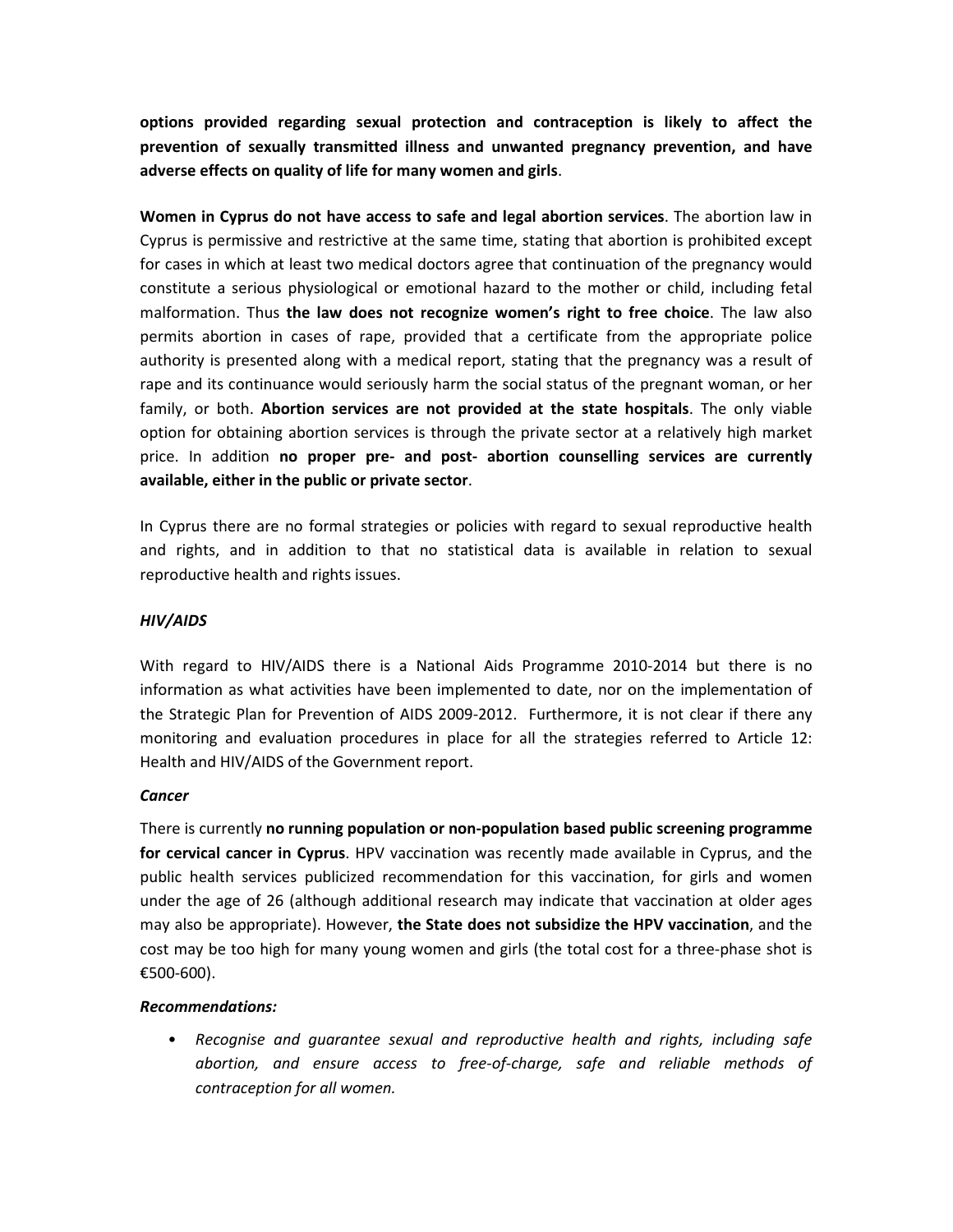- *Develop and financially support educational programmes on sexual and reproductive rights and health including information on contraceptives in schools;*
- *Provide universal free access to sexual and reproductive health education and information, targeted to the different needs of women and men and also to various age categories.*
- • *Develop and implement a nationwide population based public screening programme for cervical cancer;*
- *Subsidize HPV vaccination for young women and girls;*
- *Publish the results of the implementation of the Strategic plan for the Prevention of AIDS 2009-2012;*

## **Article 13: Economic and Social Life**

#### *Elderly Women*

Indicators on pensions are interpretive of the gendered dimension of poverty risk in Cyprus. Pensioners in CY (65+) face the highest poverty risk in EU, with women facing higher risk than men (52.4% vs. 44.1%). For the age group 75+ the risk of poverty is even higher with women's rates at 66% and men's at 62.6%.

There is stark gender difference in employment rates between elderly women and men (55-64) of over 30 percentage points (male rate at 71.7% and the female rate 40.8% in 2009). This gender gap, according to available data, is linked to lower educational attainment among the elderly, and particularly elderly women, and less opportunities for vocational training and lifelong learning. The above-mentioned gender gap in employment has also shown to be a result of the gendered division of labour within the home, with elderly women providing care services which are linked to the generally weak provision of care by the state for children and other dependents.

Despite this, there are no specific measures foreseen to address this gap either in terms of labour inclusion policies or vocational training targeting elderly women. Furthermore, generic policy measures aiming at active inclusion of vulnerable groups do not sufficiently incorporate gender mainstreaming.

Women are more likely than men to live beyond their healthy life expectancy, and thus find themselves in need for long term care and welfare services. Indeed, according to data provided by the Social Welfare Services of the Republic of Cyprus, women are more likely to be recipients of financial support by the Welfare services at all ages, and the discrepancy is especially pronounced among the elderly.

The design of pension systems continues to be problematic from the perspective of gender equality: typical male working patterns are still the frame of reference for calculating pension entitlements, thereby overlooking the gender differences in employment patterns and